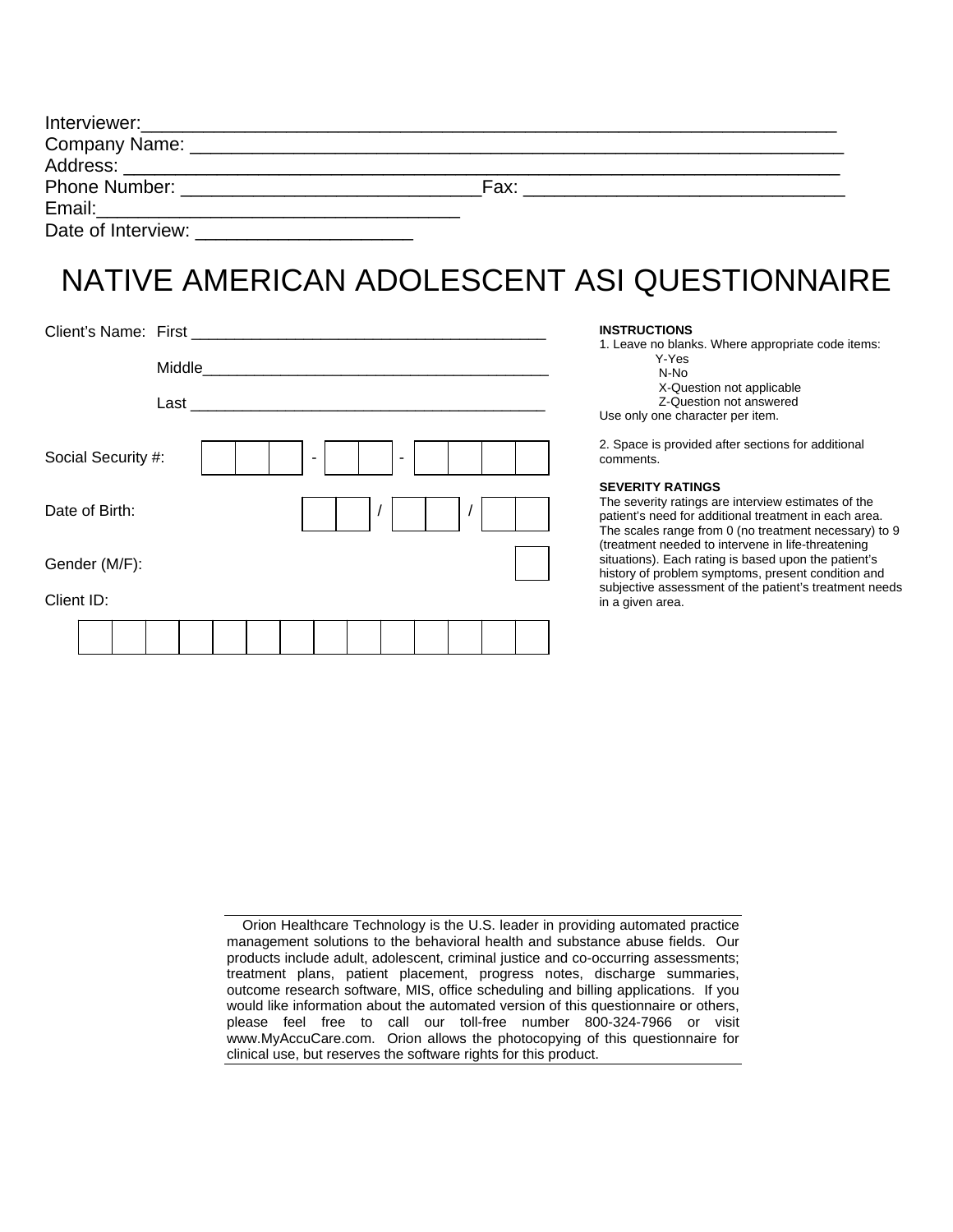## NATIVE AMERICAN ADOLESCENT ASI QUESTIONNAIRE  $\overline{1}$

|      | <b>GENERAL INFORMATION</b>                                                                               | COMMENTS FOR GENERAL AREA: COMMENTS FOR GENERAL AREA: |
|------|----------------------------------------------------------------------------------------------------------|-------------------------------------------------------|
| G1.  | Client ID:                                                                                               |                                                       |
|      |                                                                                                          |                                                       |
|      |                                                                                                          |                                                       |
|      | G2. Social Security #:                                                                                   |                                                       |
|      | G3. Provider #:                                                                                          |                                                       |
|      | G4. Date of Admission:                                                                                   |                                                       |
|      |                                                                                                          |                                                       |
|      | G5. Date of Interview:                                                                                   |                                                       |
| G6.  | Time Begun:                                                                                              |                                                       |
| G7.  | Who referred you for an evaluation?                                                                      |                                                       |
|      | 1-Attorney                                                                                               |                                                       |
|      | 2-Probation/Parole Officer<br>3-Presentence Investigator                                                 |                                                       |
|      | 4-Self<br>5-Judge or Court                                                                               |                                                       |
|      | 6-Parents<br>7-School                                                                                    |                                                       |
|      | 8-Other                                                                                                  |                                                       |
| G8.  |                                                                                                          |                                                       |
|      |                                                                                                          |                                                       |
|      |                                                                                                          |                                                       |
|      |                                                                                                          |                                                       |
|      |                                                                                                          |                                                       |
|      | G9. By when do you need this assessment?                                                                 |                                                       |
|      | G10. Why are you receiving this assessment (1-6)?                                                        |                                                       |
|      | 1-OWI or DWI<br>5-Self interest                                                                          |                                                       |
|      | 2-Court ordered<br>6-Parents<br>7-School<br>3-Attorney recommended<br>4-Other criminal arrest<br>8-Other |                                                       |
| G11. | BAC:                                                                                                     |                                                       |
| G12. | By whom was it ordered (1-4)?                                                                            |                                                       |
|      | 1-Judge<br>3-Presentence<br>2-Probation<br>4-Parole                                                      |                                                       |
| G13. | Specify other _                                                                                          |                                                       |
|      | G14. Class:                                                                                              |                                                       |
|      | 1-Intake                                                                                                 |                                                       |
|      | 2-Follow-up                                                                                              |                                                       |
|      | G15. Contact Code:                                                                                       |                                                       |
|      | 1-In person                                                                                              |                                                       |
|      | 2-Phone<br>3-Mail                                                                                        |                                                       |
|      |                                                                                                          |                                                       |
|      | G16. Interviewer's initials:                                                                             |                                                       |
|      |                                                                                                          |                                                       |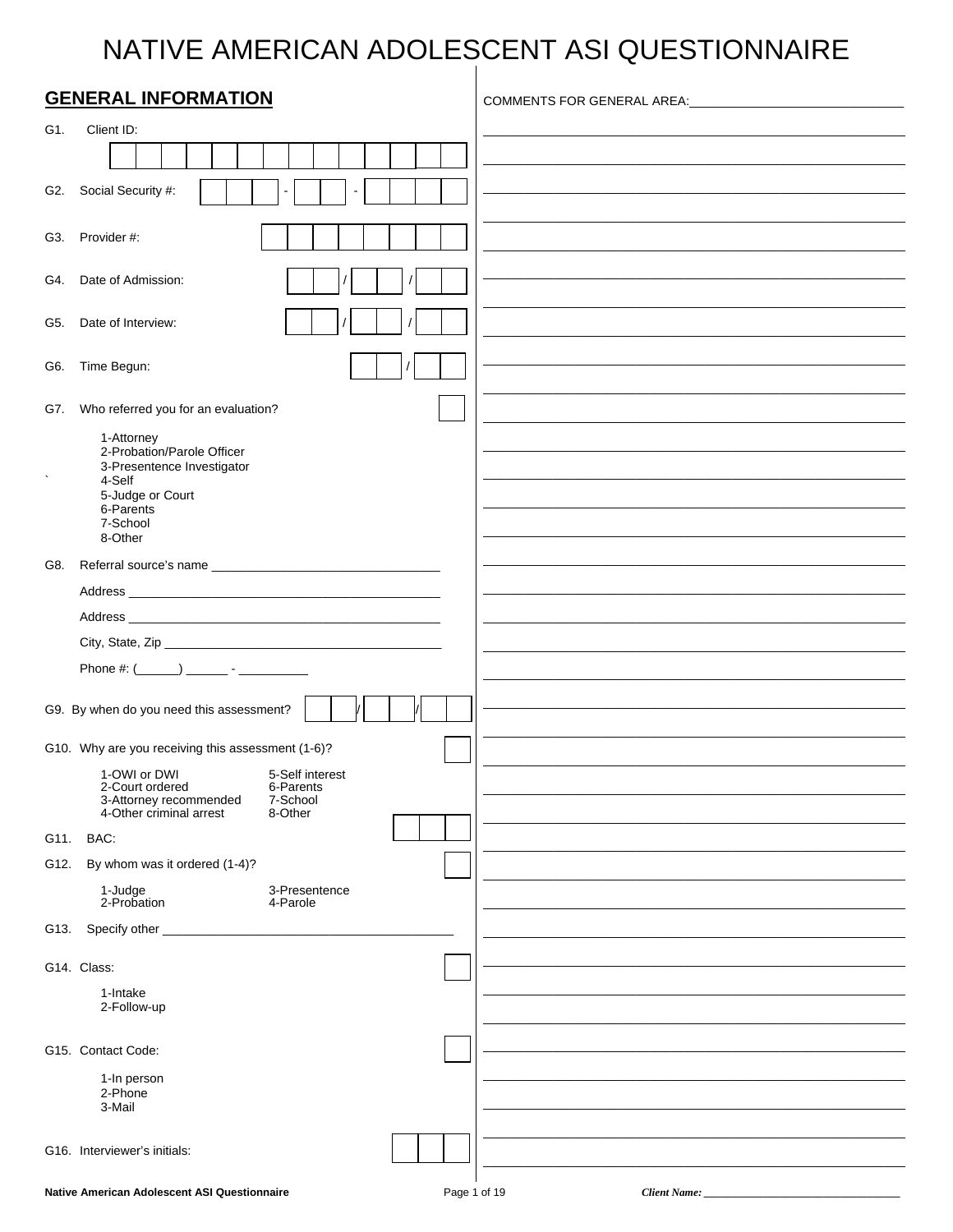|      |                                                                              | ADDITIONAL COMMENTS FOR GENERAL AREA: |
|------|------------------------------------------------------------------------------|---------------------------------------|
|      | G17. Gender                                                                  |                                       |
|      | M-Male<br>F-Female                                                           |                                       |
| G18. | How did the interview end?                                                   |                                       |
|      | 2-Client refused<br>0-Normal interview                                       |                                       |
|      | 1-Client terminated<br>3-Client unable to respond                            |                                       |
| G19. | Client's:                                                                    |                                       |
|      | Middle name<br>First name<br>Last name                                       |                                       |
|      |                                                                              |                                       |
|      | Address                                                                      |                                       |
|      |                                                                              |                                       |
|      | Address                                                                      |                                       |
|      | City<br><b>State</b><br>Zip                                                  |                                       |
|      |                                                                              |                                       |
|      | Phone number:                                                                |                                       |
| G20. | How long have you lived at this address?                                     |                                       |
|      | Years<br>Months                                                              |                                       |
| G21. | Is this address owned by you or your family (Y/N)?                           |                                       |
|      |                                                                              |                                       |
| G22. | Date of birth:                                                               |                                       |
| G23. | Of what race do you consider yourself?                                       |                                       |
|      | 1-White<br>6-Hispanic-Mexican<br>7-Hispanic-Puerto Rican<br>2-Black          |                                       |
|      | 8-Hispanic-Cuban<br>3-American Indian<br>9-Other Hispanic                    |                                       |
|      | 4-Alaskan Native<br>5-Asian or Pacific Islander                              |                                       |
| G24. | What tribe do you consider yourself part of?__________                       |                                       |
| G25. | Religious preference:                                                        |                                       |
|      | 1-Protestant<br>6-None                                                       |                                       |
|      | 2-Catholic<br>7-Traditional<br>3-Jewish<br>8-Native American Church          |                                       |
|      | 4-Islamic<br>9-Mormon<br>5-Other<br>10-Pentecostal                           |                                       |
|      | 11-Baptist                                                                   |                                       |
|      |                                                                              |                                       |
| G26. | Are you currently practicing this religion (Y/N)?                            |                                       |
| G27. | What was the religious preference in the household<br>where you were raised? |                                       |
|      | 1-Protestant<br>6-None                                                       |                                       |
|      | 2-Catholic<br>7-Traditional<br>3-Jewish<br>8-Native American Church          |                                       |
|      | 4-Islamic<br>9-Mormon<br>5-Other<br>10-Pentecostal                           |                                       |
|      | 11-Baptist                                                                   |                                       |
| G28. | Have you been in a controlled environment in the past 30 days?               |                                       |
|      | $1-NO$<br>4-Medical treatment<br>2-Juvenile detention center                 |                                       |
|      | 5-Psychiatric treatment<br>6-Other<br>3-Alcohol or drug treatment            |                                       |
|      |                                                                              |                                       |
|      | How many days?                                                               |                                       |
|      |                                                                              |                                       |

Client Name: \_\_\_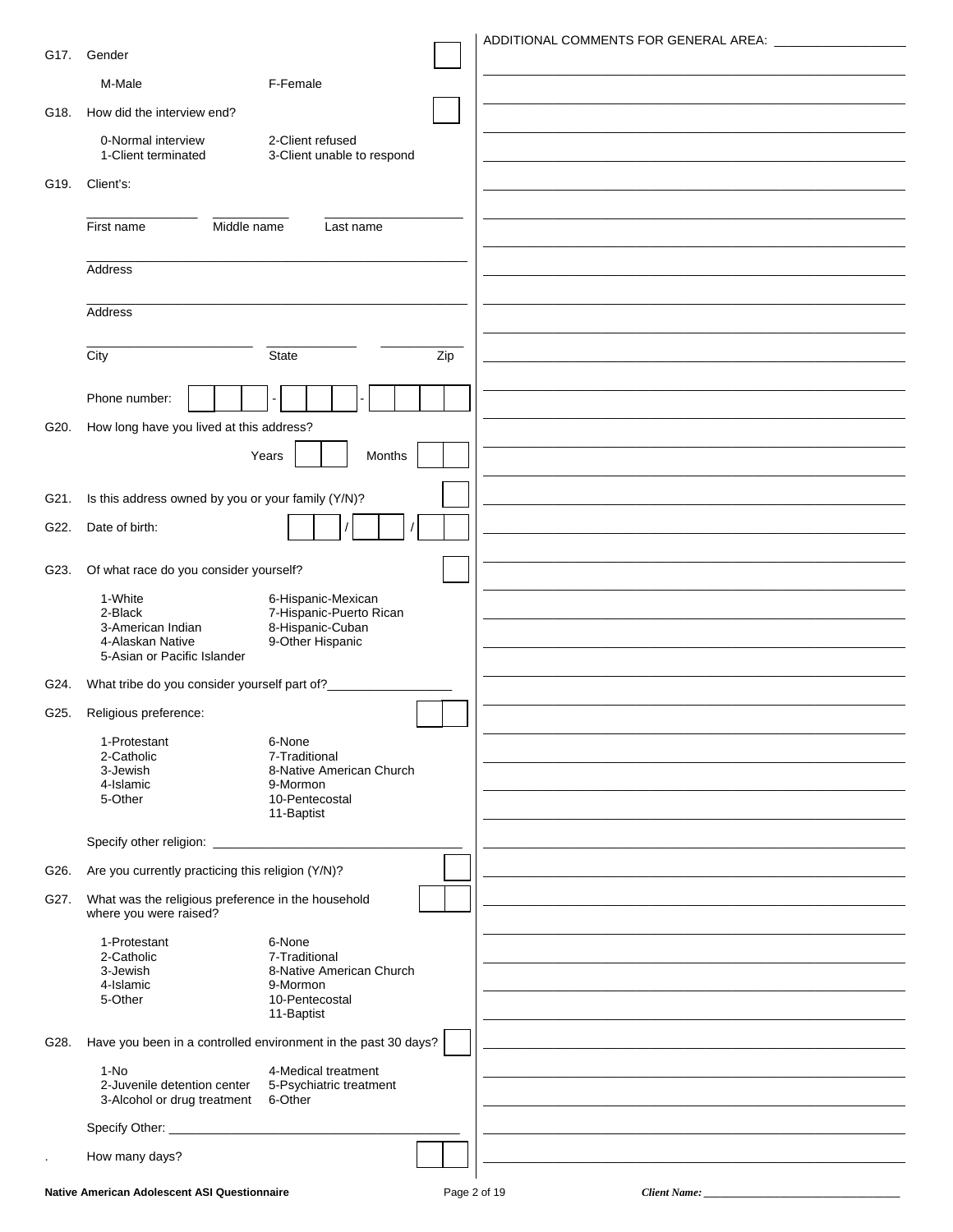|     | <b>MEDICAL STATUS</b>                                                                                             | COMMENTS FOR MEDICAL AREA: COMMENTS                         |
|-----|-------------------------------------------------------------------------------------------------------------------|-------------------------------------------------------------|
|     |                                                                                                                   |                                                             |
| M1. | How many times in your life have you been hospitalized for<br>medical problems? (Include ODs, DTs, exclude detox) |                                                             |
| M2. | How long ago was your last hospitalization for a physical problem?                                                |                                                             |
|     | Years<br>Months                                                                                                   |                                                             |
|     |                                                                                                                   |                                                             |
|     |                                                                                                                   |                                                             |
| М3. | Do you have any chronic medical problems which continue to<br>interfere with your life (Y/N)?                     |                                                             |
|     |                                                                                                                   |                                                             |
|     | Age at onset of chronic illness                                                                                   |                                                             |
| M4. | Are you taking any prescribed medication on a regular basis for a                                                 |                                                             |
|     | physical problem (Y/N)?                                                                                           |                                                             |
|     |                                                                                                                   |                                                             |
|     |                                                                                                                   |                                                             |
|     |                                                                                                                   |                                                             |
| M5. | Do you receive financial compensation (pension, disability, etc.) for a                                           |                                                             |
|     | physical disability (Y/N)?                                                                                        |                                                             |
|     |                                                                                                                   |                                                             |
| M6. | How many days have you experienced medical problems<br>in the past 30 days?                                       |                                                             |
|     |                                                                                                                   |                                                             |
|     | ASK THE CLIENT TO USE THIS SCALE TO RATE THE NEXT TWO<br>QUESTIONS:                                               |                                                             |
|     | 3-CONSIDERABLY<br>0-NOT AT ALL                                                                                    | <u> 1989 - Johann Stoff, amerikansk politiker (d. 1989)</u> |
|     | 1-SLIGHTLY<br>4-EXTREMELY<br>2-MODERATELY                                                                         |                                                             |
|     | M7. How troubled or bothered have you been by these<br>medical problems in the past 30 days?                      |                                                             |
| M8. | How important to you now is treatment for these                                                                   |                                                             |
|     | medical problems?                                                                                                 |                                                             |
|     | THE QUESTIONS BELOW ARE TO BE ANSWERED BY THE                                                                     |                                                             |
|     | <b>INTERVIEWER ONLY</b>                                                                                           |                                                             |
|     | <b>INTERVIEWER SEVERITY RATING</b>                                                                                |                                                             |
| M9. | How would you rate the patient's need for medical                                                                 |                                                             |
|     | treatment (0-9)?                                                                                                  |                                                             |
|     | <b>CONFIDENCE RATINGS</b>                                                                                         |                                                             |
|     | Is the Medical Status information significantly distorted by:                                                     |                                                             |
|     | M10. Patient's misrepresentation (Y/N)?                                                                           |                                                             |
|     |                                                                                                                   |                                                             |
|     | M11. Patient's inability to understand (Y/N)?                                                                     |                                                             |
|     |                                                                                                                   |                                                             |
|     |                                                                                                                   |                                                             |
|     |                                                                                                                   |                                                             |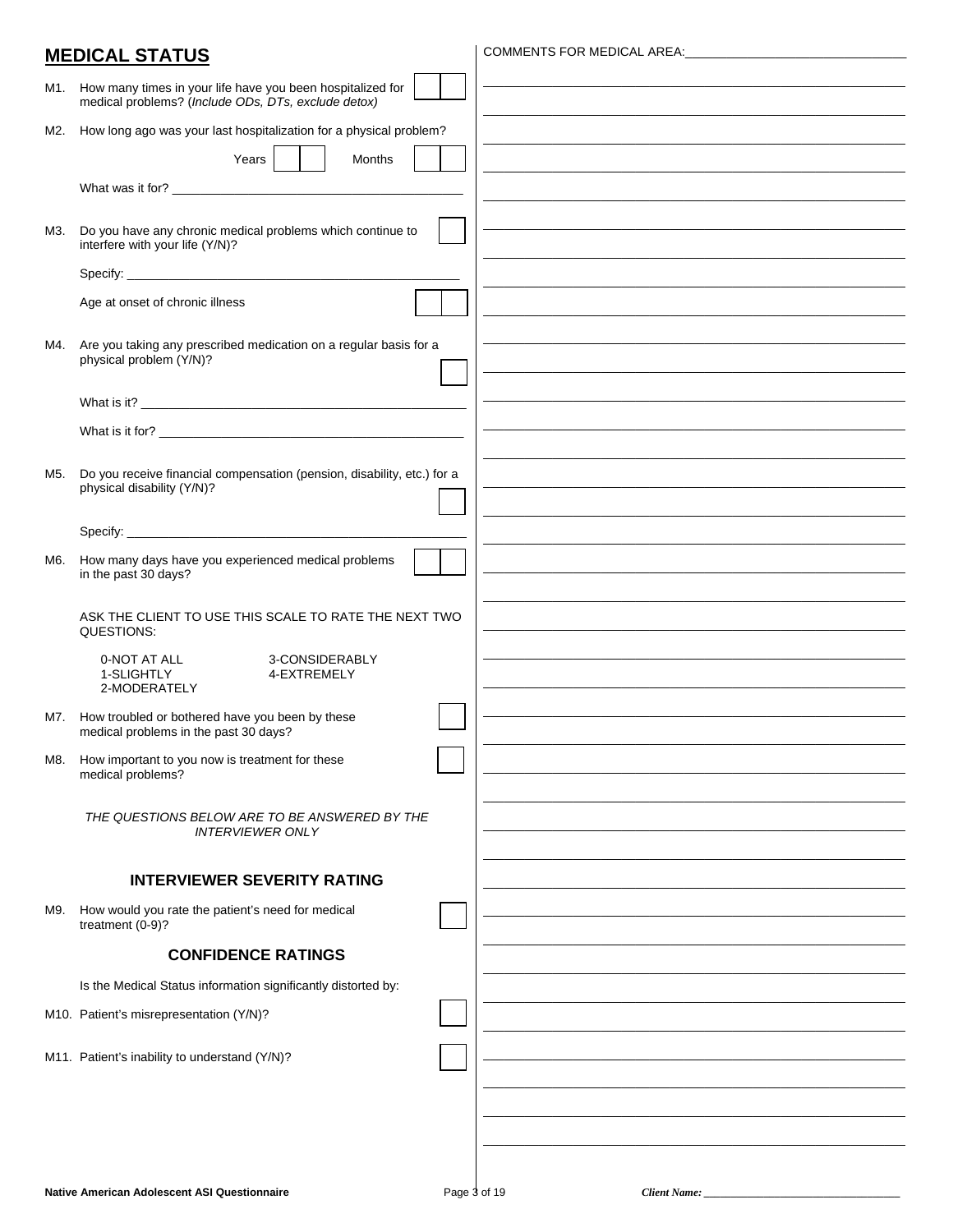### **EMPLOYMENT/SUPPORT STATUS**

COMMENTS FOR EMPLOYMENT/SUPPORT AREA: \_\_\_\_\_\_\_\_\_\_\_\_\_\_\_\_\_

| E1. | Education completed (GED = 12 years):                                                     |                                     |
|-----|-------------------------------------------------------------------------------------------|-------------------------------------|
|     | Years<br>Months                                                                           |                                     |
|     |                                                                                           |                                     |
| E2. | Training or technical education completed<br>Months                                       |                                     |
| E3. | Do you have a profession, trade or skill (Y/N)?                                           |                                     |
|     |                                                                                           |                                     |
|     |                                                                                           |                                     |
| E4  | Do you have a valid driver's license (Y/N)?                                               |                                     |
|     |                                                                                           |                                     |
| E5. | Do you have an automobile available (Y/N)?                                                |                                     |
|     | (Answer "no" if no valid driver's license)                                                |                                     |
| E6. | How long was your longest full-time job?                                                  |                                     |
|     | Years<br>Months                                                                           |                                     |
|     |                                                                                           |                                     |
| E7. | Usual (or last) occupation:                                                               |                                     |
|     | 1a. Higher Executives<br>1b. Large Proprietor (Value over \$180,000)                      |                                     |
|     | 1c. Major Professionals<br>2a. Business Managers                                          |                                     |
|     | 2b. Proprietors of Medium-Sized Businesses<br>3a. Administrative Personnel                |                                     |
|     | 3b. Proprietors of Small Businesses (<\$55,000)<br>3c. Minor Professionals                |                                     |
|     | 3d. Farmers (Owners \$41,000-\$60,000)<br>4a. Clerical and Sales Workers                  |                                     |
|     | 4b. Technicians<br>4c. Proprietors of Little Business (<\$10,000)                         |                                     |
|     | 4d. Farmers (Owners \$21,000-\$40,000)<br>5a. Skilled Manual Employees and Small Farmers  |                                     |
|     | 5b. Small Farmers (Owners <\$20,000)<br>6a. Machine Operators and Semi-Skilled Employees  |                                     |
|     | 6b. Small Farm Tenants<br>7. Unskilled Employees                                          |                                     |
|     |                                                                                           |                                     |
|     | Does someone contribute to your support in any way? (Y/N)?                                |                                     |
| E8. |                                                                                           |                                     |
|     | Specify:                                                                                  |                                     |
|     | Does this constitute the majority of your support (Y/N)?                                  |                                     |
| E9. | Employment status:                                                                        |                                     |
|     | 1-Full-time (35+ hrs/wk)`<br>5-Service<br>6-Retired/Disability<br>2-Part-time (reg. hrs.) |                                     |
|     | 3-Part-time (irreg., daywork)<br>7-Unemployed                                             |                                     |
|     | 4-Student<br>8-In controlled environment                                                  |                                     |
|     | E10. At what age did you first start regular work?                                        |                                     |
|     |                                                                                           |                                     |
|     | E11. How many days were you paid for working in the last 30?                              |                                     |
|     | E12. How much money did you receive from the following sources in the<br>past 30 days?    |                                     |
|     | Employment (net income):                                                                  |                                     |
|     | Unemployment compensation:                                                                |                                     |
|     | Public assistance:                                                                        |                                     |
|     | Pension, benefits or social security:                                                     |                                     |
|     | Mate, family or friends:                                                                  |                                     |
|     | Native American Adolescent ASI Questionnaire                                              | Page 4 of 19<br><b>Client Name:</b> |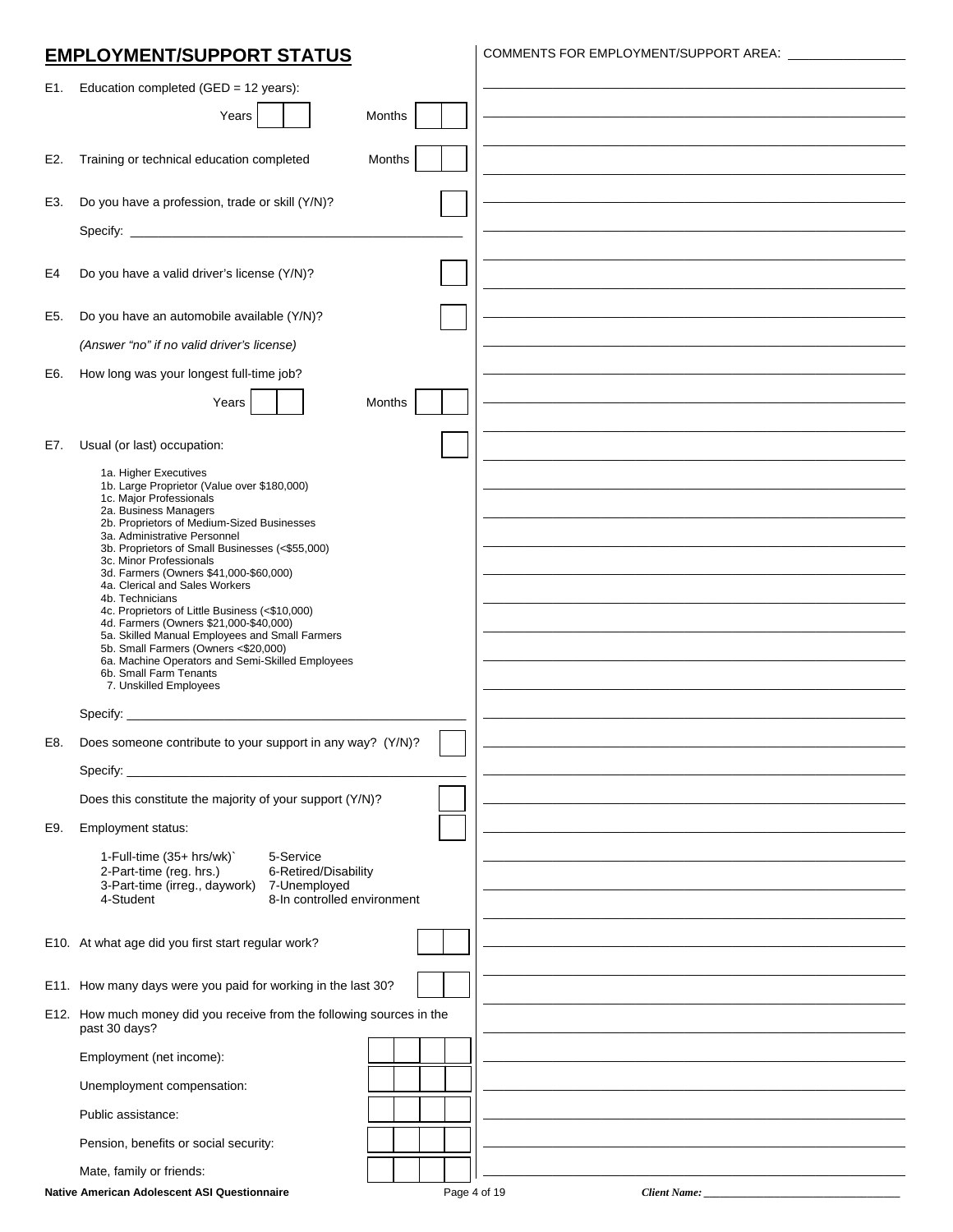| Parents, caretakers:                                                                 |  | QUESTIONS:                                                                              | ASK THE CLIENT TO USE THIS SCALE TO RATE THE NEXT TWO                |  |
|--------------------------------------------------------------------------------------|--|-----------------------------------------------------------------------------------------|----------------------------------------------------------------------|--|
| Illegal:                                                                             |  | 0-NOT AT ALL<br>1-SLIGHTLY<br>2-MODERATELY                                              | <b>CONSIDERABLY</b><br>4-EXTREMELY                                   |  |
| E13. What is your current weekly income?<br>\$                                       |  |                                                                                         |                                                                      |  |
| E14. How many people depend on you for the majority of their<br>food, shelter, etc.? |  | E29. How troubled or bothered have you been by these                                    | employment/education problems in the past 30 days?                   |  |
| E15. How many days have you experienced employment<br>problems in the past 30?       |  | E30. How important to you now is counseling for these<br>employment/education problems? |                                                                      |  |
| E16. Are you currently enrolled in a school system (Y/N)?                            |  |                                                                                         | THE QUESTIONS BELOW ARE TO BE ANSWERED BY THE                        |  |
| E17. Current or last school attended:                                                |  |                                                                                         | <b>INTERVIEWER ONLY</b>                                              |  |
|                                                                                      |  |                                                                                         | <b>INTERVIEWER SEVERITY RATING</b>                                   |  |
|                                                                                      |  |                                                                                         |                                                                      |  |
| E18. Has there been a change in your school performance (Y/N)?                       |  | counseling (0-9)?                                                                       | E31. How would you rate the patient's need for employment            |  |
|                                                                                      |  |                                                                                         |                                                                      |  |
|                                                                                      |  |                                                                                         | <b>CONFIDENCE RATINGS</b>                                            |  |
| E19. List the school activities that you are involved in: ________________           |  | by:                                                                                     | Is the Employment/Support Status information significantly distorted |  |
|                                                                                      |  |                                                                                         |                                                                      |  |
| E20. Do you have difficulty reading (Y/N)?                                           |  | E32. Patient's misrepresentation (Y/N)?                                                 |                                                                      |  |
| E21. Do you have difficulty writing (Y/N)?                                           |  | E33. Patient's inability to understand (Y/N)?                                           |                                                                      |  |
| E22. What is your grade average in school?                                           |  |                                                                                         |                                                                      |  |
| E23. Have you ever been placed in special education classes                          |  |                                                                                         | ADDITIONAL COMMENTS FOR EMPLOYMENT/SUPPORT AREA: _____               |  |
| or in a resource room (Y/N)?                                                         |  |                                                                                         |                                                                      |  |
|                                                                                      |  |                                                                                         |                                                                      |  |
|                                                                                      |  |                                                                                         |                                                                      |  |
| E24. Have you failed any classes this year (Y/N)?                                    |  |                                                                                         |                                                                      |  |
| E25. Have you ever been suspended or expelled (Y/N)?                                 |  |                                                                                         |                                                                      |  |
| How many times have you been suspended?                                              |  |                                                                                         |                                                                      |  |
| How many times have you been expelled?                                               |  |                                                                                         |                                                                      |  |
| E26. Are you currently suspended or expelled (Y/N)?                                  |  |                                                                                         |                                                                      |  |
|                                                                                      |  |                                                                                         |                                                                      |  |
|                                                                                      |  |                                                                                         |                                                                      |  |
| E27. How would you describe your attendance<br>during the last school year (1-3)?    |  |                                                                                         |                                                                      |  |
| 1-Good<br>2-Average<br>3-Poor                                                        |  |                                                                                         |                                                                      |  |
| E28. How many days did you miss in the last semester                                 |  |                                                                                         |                                                                      |  |
| you attended school?                                                                 |  |                                                                                         |                                                                      |  |
|                                                                                      |  |                                                                                         |                                                                      |  |
|                                                                                      |  |                                                                                         |                                                                      |  |
|                                                                                      |  |                                                                                         |                                                                      |  |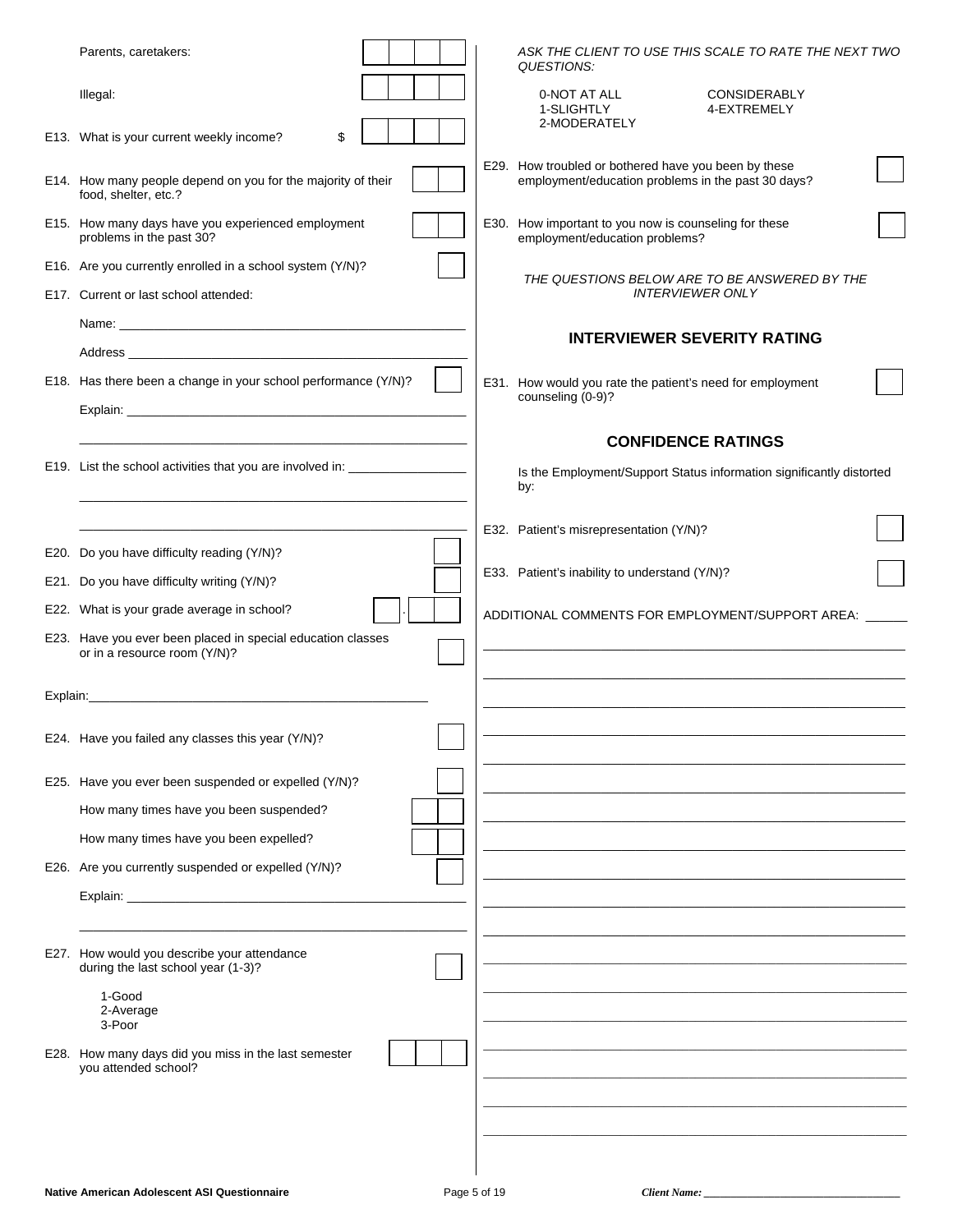### **DRUG/ALCOHOL USE**

COMMENTS FOR DRUG/ALCOHOL AREA:

| D1.              | What age did you first try alcohol or drugs?                                                        |  |
|------------------|-----------------------------------------------------------------------------------------------------|--|
|                  |                                                                                                     |  |
|                  | Date of                                                                                             |  |
|                  | Last Use<br># Days # Years Route of<br>Age at $1st$ use<br>Past 30 in Lifetime Admin.<br>Month/Year |  |
| D <sub>2</sub> . | Alcohol                                                                                             |  |
|                  | (any use at all)                                                                                    |  |
|                  |                                                                                                     |  |
| D3.              | Alcohol                                                                                             |  |
|                  | (to intoxication)                                                                                   |  |
| D4.              | Heroin                                                                                              |  |
| D5.              | Methadone                                                                                           |  |
|                  |                                                                                                     |  |
| D6.              | Other opiates/                                                                                      |  |
|                  | analgesics                                                                                          |  |
| D7.              | <b>Barbiturates</b>                                                                                 |  |
|                  |                                                                                                     |  |
| D8.              | Other sedatives<br>hypnotics/                                                                       |  |
|                  | tranquilizers                                                                                       |  |
| D9.              | Cocaine                                                                                             |  |
|                  |                                                                                                     |  |
|                  | D10. Amphetamines                                                                                   |  |
|                  | D11. Cannabis                                                                                       |  |
|                  |                                                                                                     |  |
|                  | D12. Hallucinogens                                                                                  |  |
|                  |                                                                                                     |  |
|                  | D13. Inhalants                                                                                      |  |
|                  | D14. More than 1                                                                                    |  |
|                  | substance per day<br>(including alcohol)                                                            |  |
|                  | <b>Route of Administration</b>                                                                      |  |
|                  | 1-Oral<br>4-Non-IV injection                                                                        |  |
|                  | 5-IV injection<br>2-Nasal<br>3-Smoking                                                              |  |
|                  | D15. Have you ever used a needle to administer any                                                  |  |
|                  | of these drugs (Y/N)?                                                                               |  |
|                  | D16. Are you an I.V. drug user (Y/N)?                                                               |  |
|                  | D17. According to the interviewer, which substance(s)                                               |  |
|                  | are the major problem (00-16)?                                                                      |  |
|                  | 00-No problem<br>08-Cocaine<br>01-Alcohol<br>09-Amphetamines                                        |  |
|                  | 02-Alcohol to intox.<br>10-Cannabis<br>11-Hallucinogens<br>03-Heroin                                |  |
|                  | 04-Methadone<br>12-Inhalants                                                                        |  |
|                  | 05-Opiates/analgesics<br>15-Alcohol & one or more drugs<br>06-Barbiturates<br>16-More than one drug |  |
|                  | 07-Other sed/hyp/tranq                                                                              |  |

Client Name: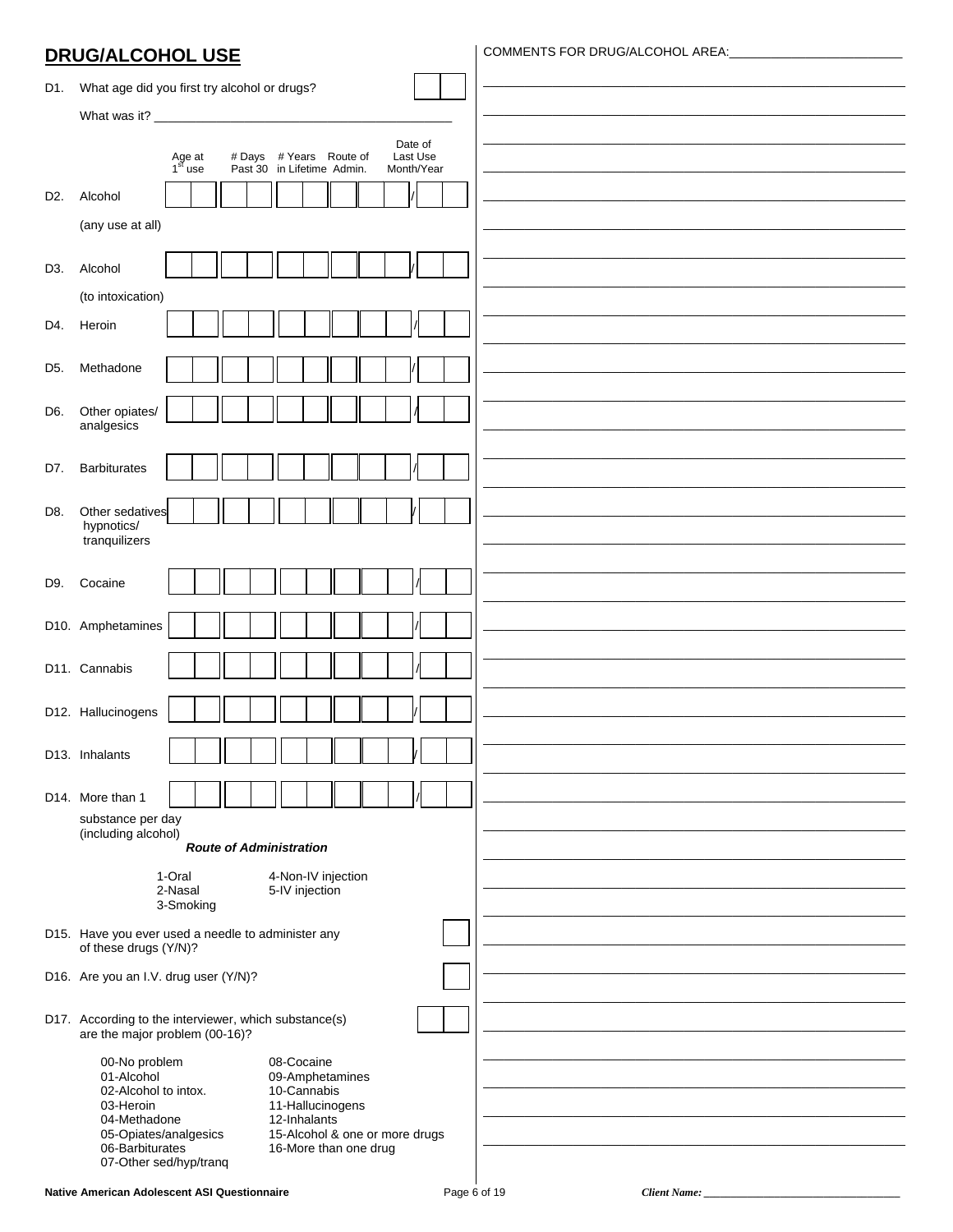| D18. (Optional) According to the patient, which substance(s)<br>are the major problem? (Use codes in question D-17) |     | D36. Drug problems?                                                       |  |
|---------------------------------------------------------------------------------------------------------------------|-----|---------------------------------------------------------------------------|--|
| D19. How long was your last period of voluntary abstinence from this major                                          |     | ASK THE CLIENT TO USE THIS SCALE TO RATE THE NEXT TWO                     |  |
| substance (substance identified in D-18)?<br>Months<br>(00-never abstinent)                                         |     | QUESTIONS:<br>0-NOT AT ALL<br>3-CONSIDERABLY<br>1-SLIGHTLY<br>4-EXTREMELY |  |
| D20. How many months ago did this abstinence end?<br>(00-never abstinent)                                           |     | 2-MODERATELY                                                              |  |
| How many times have you:                                                                                            |     | How troubled or bothered have you been in the past 30 days by<br>these:   |  |
| D21. Had alcohol DTs?                                                                                               | D37 | Alcohol problems?                                                         |  |
| D22. Overdosed on drugs?                                                                                            |     | D38. Drug problems?                                                       |  |
| How many times in your life have you been treated for:                                                              |     | How important to you now is treatment for these:                          |  |
| D23. Alcohol abuse?                                                                                                 |     | D39. Alcohol problems?                                                    |  |
| D24. Drug abuse?                                                                                                    |     | D40. Drug problems?                                                       |  |
| How many of these were for detox only:                                                                              |     |                                                                           |  |
| D25. Alcohol?                                                                                                       |     | THE QUESTIONS BELOW ARE TO BE ANSWERED BY THE<br><b>INTERVIEWER ONLY</b>  |  |
| D26. Drug?                                                                                                          |     |                                                                           |  |
|                                                                                                                     |     | <b>INTERVIEWER SEVERITY RATING</b>                                        |  |
| D27. How long ago were you last in treatment?<br>Years                                                              |     | How would you rate the patient's need for treatment for (0-9):            |  |
| Months                                                                                                              |     | D41. Alcohol Problems?                                                    |  |
|                                                                                                                     |     | D42. Drug Problems?                                                       |  |
|                                                                                                                     |     | <b>CONFIDENCE RATINGS</b>                                                 |  |
| Type of treatment:                                                                                                  |     | Is the Drug/Alcohol Status information significantly distorted by:        |  |
| 1-Inpatient                                                                                                         |     | D43. Patient's misrepresentation (Y/N)?                                   |  |
| 2-Outpatient                                                                                                        |     | D44. Patient's inability to understand (Y/N)?                             |  |
| How long did it last?<br>Days                                                                                       |     | ADDITIONAL COMMENTS FOR DRUG/ALCOHOL AREA:                                |  |
| Did you complete it successfully (Y/N)?                                                                             |     |                                                                           |  |
| D29. Have you been evaluated for alcohol or drugs before<br>today (Y/N)?                                            |     |                                                                           |  |
|                                                                                                                     |     |                                                                           |  |
| When:                                                                                                               |     |                                                                           |  |
| How much money would you say you spent during the past 30 days<br>on:                                               |     |                                                                           |  |
| D30. Alcohol?<br>\$1                                                                                                |     |                                                                           |  |
| D31. Drugs?                                                                                                         |     |                                                                           |  |
| D32. Do you receive any financial compensation for a<br>drug or alcohol disability (include SSI/SSDI) (Y/N)?        |     |                                                                           |  |
| D33. How many days have you been treated as on outpatient                                                           |     |                                                                           |  |
| for alcohol or drugs in the past 30 days (include AA & NA)?                                                         |     |                                                                           |  |
| D34. (Optional) How many days have you been treated as an<br>inpatient for alcohol or drugs in the past 30 days?    |     |                                                                           |  |
| How many days in the past 30 days have you experienced:                                                             |     |                                                                           |  |
| D35. Alcohol problems?                                                                                              |     |                                                                           |  |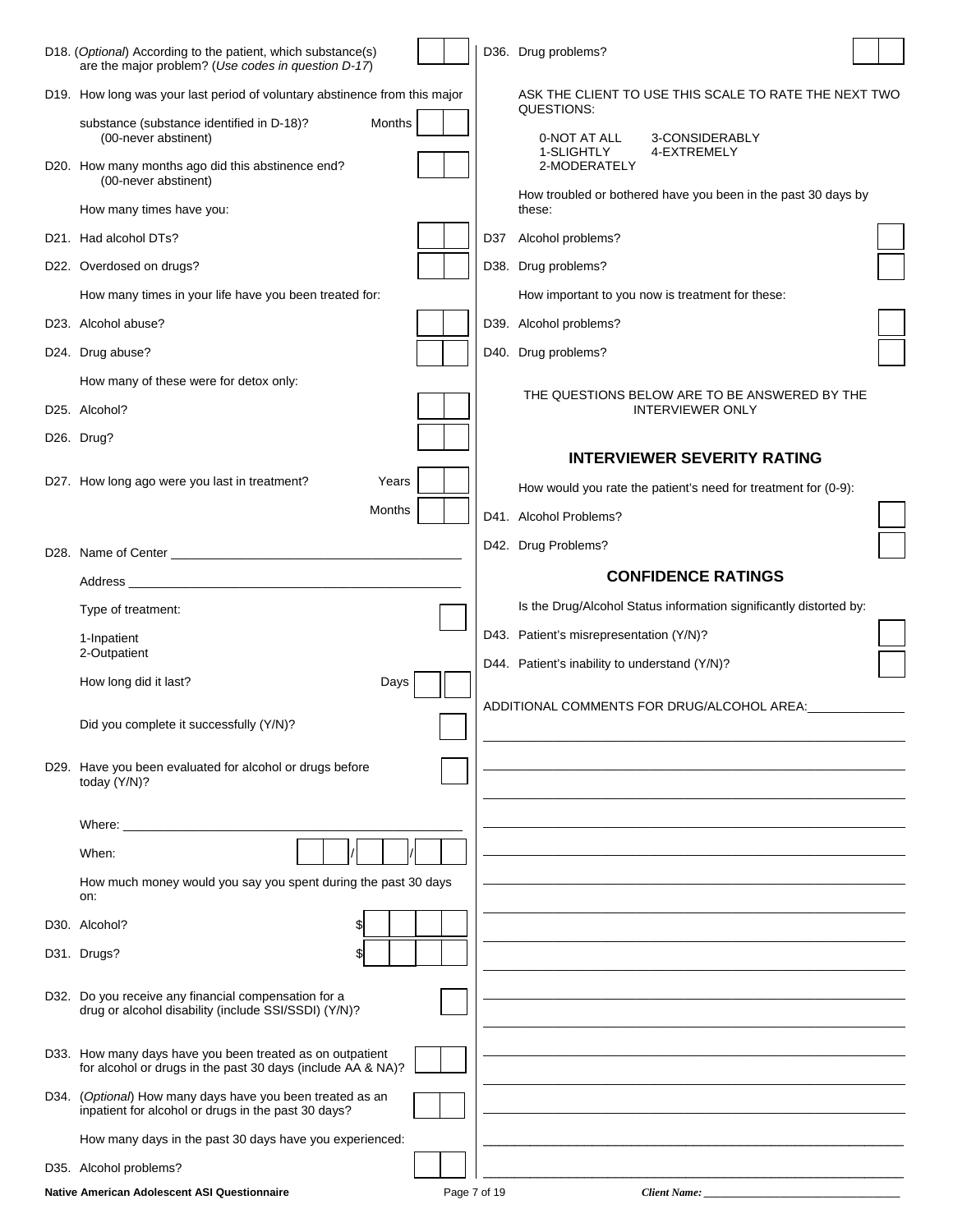|                   | <b>LEGAL STATUS</b>                                              |  |
|-------------------|------------------------------------------------------------------|--|
| L1.               | Was this admission prompted or suggested by the criminal justice |  |
|                   | system (judge, probation/parole officer, etc.) (Y/N)?            |  |
| L2.               | Are you on probation or parole?                                  |  |
|                   | 0-Neither                                                        |  |
|                   | 1-Probation<br>2-Parole                                          |  |
|                   | How many times in your life have you been arrested and charged   |  |
|                   | with following?<br>Under the influence<br>at the time (Y/N)?     |  |
| L3.               | Shoplifting/vandalism                                            |  |
| L4.               | Parole/probation violations?                                     |  |
| L5.               | Drug charges?                                                    |  |
| L6.               | Forgery?                                                         |  |
| L7.               | Weapons offense?                                                 |  |
| L8.               | Burglary/larceny/B&E?                                            |  |
| L9.               | Robbery?                                                         |  |
|                   | L10. Assault?                                                    |  |
|                   | L11. Arson?                                                      |  |
|                   | L12. Rape?                                                       |  |
|                   | L13. Homicide/manslaughter?                                      |  |
|                   | L14. Prostitution?                                               |  |
|                   | L15. Contempt of court?                                          |  |
|                   | L16. Other?                                                      |  |
|                   | L17. How many of these charges resulted in convictions?          |  |
|                   | How many times in your life have you been charged with:          |  |
|                   | L18. Disorderly conduct?                                         |  |
|                   | Vagrancy?                                                        |  |
|                   | Public intoxication?                                             |  |
|                   | L19. Driving while intoxicated?                                  |  |
| L <sub>20</sub> . | Major driving violations?                                        |  |
| L21.              | MIP (minor in possession)?                                       |  |
| L22.              | Have you ever been placed on juvenile probation (Y/N)?           |  |
| L23.              | How many times have you been in detention?                       |  |
|                   | L24. How many months did you spend in juvenile                   |  |
|                   | detention centers?                                               |  |
|                   | L25. How many month(s) were you incarcerated in your life?       |  |
|                   |                                                                  |  |
|                   | L26. How long was your last incarceration?<br>Months             |  |

Client Name: \_\_\_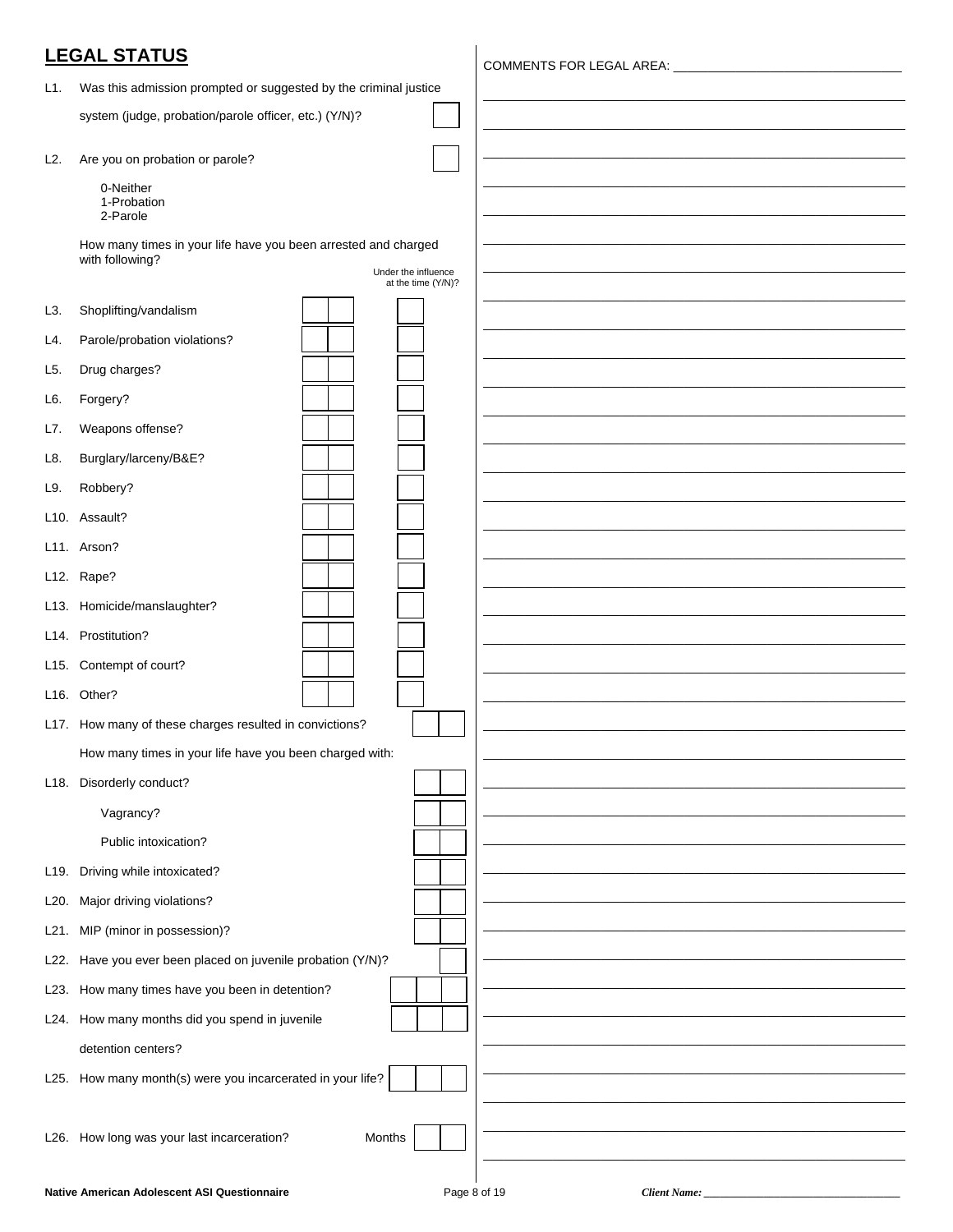| L27. What was it for?                                                                                                                                                                     |                                                                                                                                                                                                                 | ADDITIONAL COMMENTS FOR LEGAL AREA: |
|-------------------------------------------------------------------------------------------------------------------------------------------------------------------------------------------|-----------------------------------------------------------------------------------------------------------------------------------------------------------------------------------------------------------------|-------------------------------------|
| 03-Shoplifting/vandalism/theft<br>04-Parole/probation violation<br>05-Drug charges<br>06-Forgery<br>07-Weapons offense<br>08-Burglary/larceny/B&E<br>09-Robbery<br>10-Assault<br>11-Arson | 12-Rape/sex related crimes<br>13-Homicide/manslaughter<br>14-Prostitution<br>15-Contempt of court<br>16-Other<br>18-Disorderly conduct, vagrancy<br>19-Driving while intoxicated<br>20-Major driving violations |                                     |
|                                                                                                                                                                                           | L28. Are you presently awaiting charges, trial or sentencing (Y/N)?                                                                                                                                             |                                     |
|                                                                                                                                                                                           |                                                                                                                                                                                                                 |                                     |
| L29. How old were you when you were first arrested?                                                                                                                                       |                                                                                                                                                                                                                 |                                     |
| (00 if never arrested)                                                                                                                                                                    |                                                                                                                                                                                                                 |                                     |
| L30. What was your first arrest for?                                                                                                                                                      |                                                                                                                                                                                                                 |                                     |
| (Use codes 03-16, 18-20; 00 if never arrested)                                                                                                                                            |                                                                                                                                                                                                                 |                                     |
| 03-Shoplifting/vandalism/theft<br>04-Parole/probation violation<br>05-Drug charges<br>06-Forgery<br>07-Weapons offense<br>08-Burglary/larceny/B&E<br>09-Robbery<br>10-Assault<br>11-Arson | 12-Rape/sex related crimes<br>13-Homicide/manslaughter<br>14-Prostitution<br>15-Contempt of court<br>16-Other<br>18-Disorderly conduct, vagrancy<br>19-Driving while intoxicated<br>20-Major driving violations |                                     |
| L31. How many days in the past 30 were you detained                                                                                                                                       |                                                                                                                                                                                                                 |                                     |
| or incarcerated?                                                                                                                                                                          |                                                                                                                                                                                                                 |                                     |
| L32. How many days in the past 30 have you engaged in<br>illegal activities for profit?                                                                                                   |                                                                                                                                                                                                                 |                                     |
| QUESTIONS:                                                                                                                                                                                | ASK THE CLIENT TO USE THIS SCALE TO RATE THE NEXT TWO                                                                                                                                                           |                                     |
| 0-NOT AT ALL<br>1-SLIGHTLY<br>2-MODERATELY                                                                                                                                                | 3-CONSIDERABLY<br>4-EXTREMELY                                                                                                                                                                                   |                                     |
| (exclude civil problems)                                                                                                                                                                  | L33. How serious do you feel your present legal problems are?                                                                                                                                                   |                                     |
| L34. How important to you now is counseling or referral for<br>these legal problems?                                                                                                      |                                                                                                                                                                                                                 |                                     |
| <b>INTERVIEWER ONLY</b>                                                                                                                                                                   | THE QUESTIONS BELOW ARE BE ANSWERED BY THE                                                                                                                                                                      |                                     |
|                                                                                                                                                                                           | <b>INTERVIEWER SEVERITY RATING</b>                                                                                                                                                                              |                                     |
| counseling (0-9)?                                                                                                                                                                         | L35. How would you rate the patient's need for legal services or                                                                                                                                                |                                     |
|                                                                                                                                                                                           | <b>CONFIDENCE RATINGS</b>                                                                                                                                                                                       |                                     |
| Is the Legal Status information significantly distorted by:                                                                                                                               |                                                                                                                                                                                                                 |                                     |
|                                                                                                                                                                                           |                                                                                                                                                                                                                 |                                     |
| L36. Patient's misrepresentation (Y/N)?                                                                                                                                                   |                                                                                                                                                                                                                 |                                     |
| L37. Patient's inability to understand (Y/N)?                                                                                                                                             |                                                                                                                                                                                                                 |                                     |
|                                                                                                                                                                                           |                                                                                                                                                                                                                 |                                     |
|                                                                                                                                                                                           |                                                                                                                                                                                                                 |                                     |
|                                                                                                                                                                                           |                                                                                                                                                                                                                 |                                     |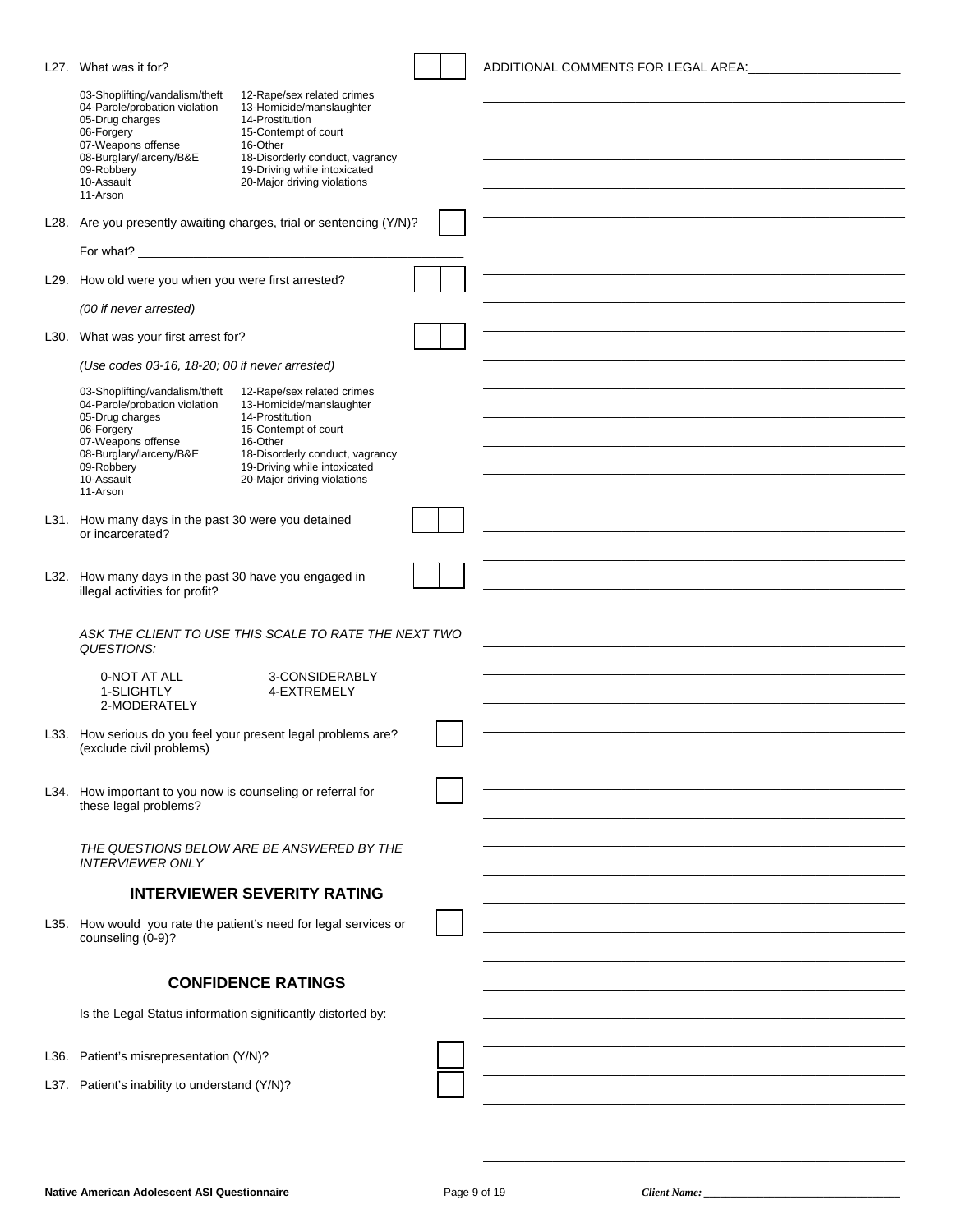### **FAMILY HISTORY**

Which of these dependencies or other personal problems have been exhibited by members of your family? (*Use the letters listed below)*

| A-Alcoholism                  |
|-------------------------------|
| D-Illegal drug dependence     |
| P-Prescription drug dependenc |
| T-Cigarette smoker            |
| G-Compulsive gambler          |
| S-Sexual addiction            |

E-Eating disorder/compulsive overeater C-Suicide e W-Workaholic V-Violence or frequent rages M-Mental illness

|                  | Mother's Side |  |  |  |   |  |  |
|------------------|---------------|--|--|--|---|--|--|
| H1.              | Grandmother   |  |  |  |   |  |  |
| H2.              | Grandfather   |  |  |  |   |  |  |
| H3.              | Mother        |  |  |  |   |  |  |
| H4.              | Aunt/Uncle    |  |  |  |   |  |  |
| H <sub>5</sub> . | Aunt/Uncle    |  |  |  |   |  |  |
| H <sub>6</sub> . | Aunt/Uncle    |  |  |  |   |  |  |
|                  |               |  |  |  | . |  |  |

 Which of these dependencies or other personal problems have been exhibited by members of your family? *(Use the letters listed below)*

D-Illegal drug dependence C-Suicide<br>P-Prescription drug dependence W-Workaholic P-Prescription drug dependence<br>T-Cigarette smoker G-Compulsive gambler S-Sexual addiction

A-Alcoholism **E-Eating disorder/compulsive overeater**<br>
D-Illegal drug dependence C-Suicide V-Violence or frequent rages<br>M-Mental illness

#### *Father's Side*

|     | H7. Grandmother              |  |  |  |  |  |  |
|-----|------------------------------|--|--|--|--|--|--|
| H8. | Grandfather                  |  |  |  |  |  |  |
| H9. | Father                       |  |  |  |  |  |  |
|     | H <sub>10</sub> . Aunt/Uncle |  |  |  |  |  |  |
|     | H <sub>11</sub> . Aunt/Uncle |  |  |  |  |  |  |
|     | H12. Aunt/Uncle              |  |  |  |  |  |  |

 Which of these dependencies or other personal problems have been exhibited by members of your family? *(Use the letters listed below)*

D-Illegal drug dependence P-Prescription drug dependence W-Workaholic<br>T-Cigarette smoker V-Violence or G-Compulsive gambler S-Sexual addiction

A-Alcoholism **E-Eating disorder/compulsive overeater**<br>
D-Illegal drug dependence C-Suicide V-Violence or frequent rages<br>M-Mental illness

#### *Your Family*

| H13. Former Spouse/<br>Partner   |  |  |  |  |  |  |
|----------------------------------|--|--|--|--|--|--|
| H14. Spouse or Partner           |  |  |  |  |  |  |
| H <sub>15</sub> . Yourself       |  |  |  |  |  |  |
| H <sub>16</sub> . Brother/Sister |  |  |  |  |  |  |
| H17. Brother/Sister              |  |  |  |  |  |  |
| H <sub>18</sub> . Brother/Sister |  |  |  |  |  |  |

 Which of these dependencies or other personal problems have been exhibited by members of your family? *(Use the letters listed below)*

A-Alcoholism E-Eating disorder/compulsive overeater<br>
D-Illegal drug dependence C-Suicide D-Illegal drug dependence P-Prescription drug dependence W-Workaholic<br>T-Cigarette smoker V-Violence or

G-Compulsive gambler S-Sexual addiction

V-Violence or frequent rages<br>M-Mental illness

| H19. Child #1 |
|---------------|
| H20. Child #2 |
| H21. Child #3 |
| H22. Child #4 |
| H23. Child #5 |
| H24. Child #6 |

| Your Children |  |  |  |  |  |  |
|---------------|--|--|--|--|--|--|
| Child #1      |  |  |  |  |  |  |
| Child #2      |  |  |  |  |  |  |
| Child #3      |  |  |  |  |  |  |
| Child #4      |  |  |  |  |  |  |
| Child #5      |  |  |  |  |  |  |
| Child #6      |  |  |  |  |  |  |

 Which of these dependencies or other personal problems have been exhibited by members of your family? *(Use the letters listed below)*

D-Illegal drug dependence C-Suicide<br>P-Prescription drug dependence W-Workaholic P-Prescription drug dependence<br>T-Cigarette smoker G-Compulsive gambler S-Sexual addiction

A-Alcoholism **E-Eating disorder/compulsive overeater**<br>
D-Illegal drug dependence C-Suicide V-Violence or frequent rages<br>M-Mental illness

#### *Additional Family Members*

| H25. Specify: _____________________    |  |  |  |  |  |  |  |  |
|----------------------------------------|--|--|--|--|--|--|--|--|
| H26. Specify: ______________________   |  |  |  |  |  |  |  |  |
| H27. Specify: _______________________  |  |  |  |  |  |  |  |  |
| H28. Specify: ________________________ |  |  |  |  |  |  |  |  |
| H29. Specify: _______________________  |  |  |  |  |  |  |  |  |
| H30. Specify: _____________________    |  |  |  |  |  |  |  |  |
| How many siblings do you have?         |  |  |  |  |  |  |  |  |
| H53. Brothers:                         |  |  |  |  |  |  |  |  |



H54. Sisters:

COMMENTS FOR FAMILY HISTORY AREA:\_\_\_\_\_\_\_\_\_\_\_\_\_\_\_\_\_\_\_\_\_\_\_\_\_

\_\_\_\_\_\_\_\_\_\_\_\_\_\_\_\_\_\_\_\_\_\_\_\_\_\_\_\_\_\_\_\_\_\_\_\_\_\_\_\_\_\_\_\_\_\_\_\_\_\_\_\_\_\_\_\_\_\_\_\_\_ \_\_\_\_\_\_\_\_\_\_\_\_\_\_\_\_\_\_\_\_\_\_\_\_\_\_\_\_\_\_\_\_\_\_\_\_\_\_\_\_\_\_\_\_\_\_\_\_\_\_\_\_\_\_\_\_\_\_\_\_\_ \_\_\_\_\_\_\_\_\_\_\_\_\_\_\_\_\_\_\_\_\_\_\_\_\_\_\_\_\_\_\_\_\_\_\_\_\_\_\_\_\_\_\_\_\_\_\_\_\_\_\_\_\_\_\_\_\_\_\_\_\_ \_\_\_\_\_\_\_\_\_\_\_\_\_\_\_\_\_\_\_\_\_\_\_\_\_\_\_\_\_\_\_\_\_\_\_\_\_\_\_\_\_\_\_\_\_\_\_\_\_\_\_\_\_\_\_\_\_\_\_\_\_ \_\_\_\_\_\_\_\_\_\_\_\_\_\_\_\_\_\_\_\_\_\_\_\_\_\_\_\_\_\_\_\_\_\_\_\_\_\_\_\_\_\_\_\_\_\_\_\_\_\_\_\_\_\_\_\_\_\_\_\_\_ \_\_\_\_\_\_\_\_\_\_\_\_\_\_\_\_\_\_\_\_\_\_\_\_\_\_\_\_\_\_\_\_\_\_\_\_\_\_\_\_\_\_\_\_\_\_\_\_\_\_\_\_\_\_\_\_\_\_\_\_\_ \_\_\_\_\_\_\_\_\_\_\_\_\_\_\_\_\_\_\_\_\_\_\_\_\_\_\_\_\_\_\_\_\_\_\_\_\_\_\_\_\_\_\_\_\_\_\_\_\_\_\_\_\_\_\_\_\_\_\_\_\_ \_\_\_\_\_\_\_\_\_\_\_\_\_\_\_\_\_\_\_\_\_\_\_\_\_\_\_\_\_\_\_\_\_\_\_\_\_\_\_\_\_\_\_\_\_\_\_\_\_\_\_\_\_\_\_\_\_\_\_\_\_ \_\_\_\_\_\_\_\_\_\_\_\_\_\_\_\_\_\_\_\_\_\_\_\_\_\_\_\_\_\_\_\_\_\_\_\_\_\_\_\_\_\_\_\_\_\_\_\_\_\_\_\_\_\_\_\_\_\_\_\_\_ \_\_\_\_\_\_\_\_\_\_\_\_\_\_\_\_\_\_\_\_\_\_\_\_\_\_\_\_\_\_\_\_\_\_\_\_\_\_\_\_\_\_\_\_\_\_\_\_\_\_\_\_\_\_\_\_\_\_\_\_\_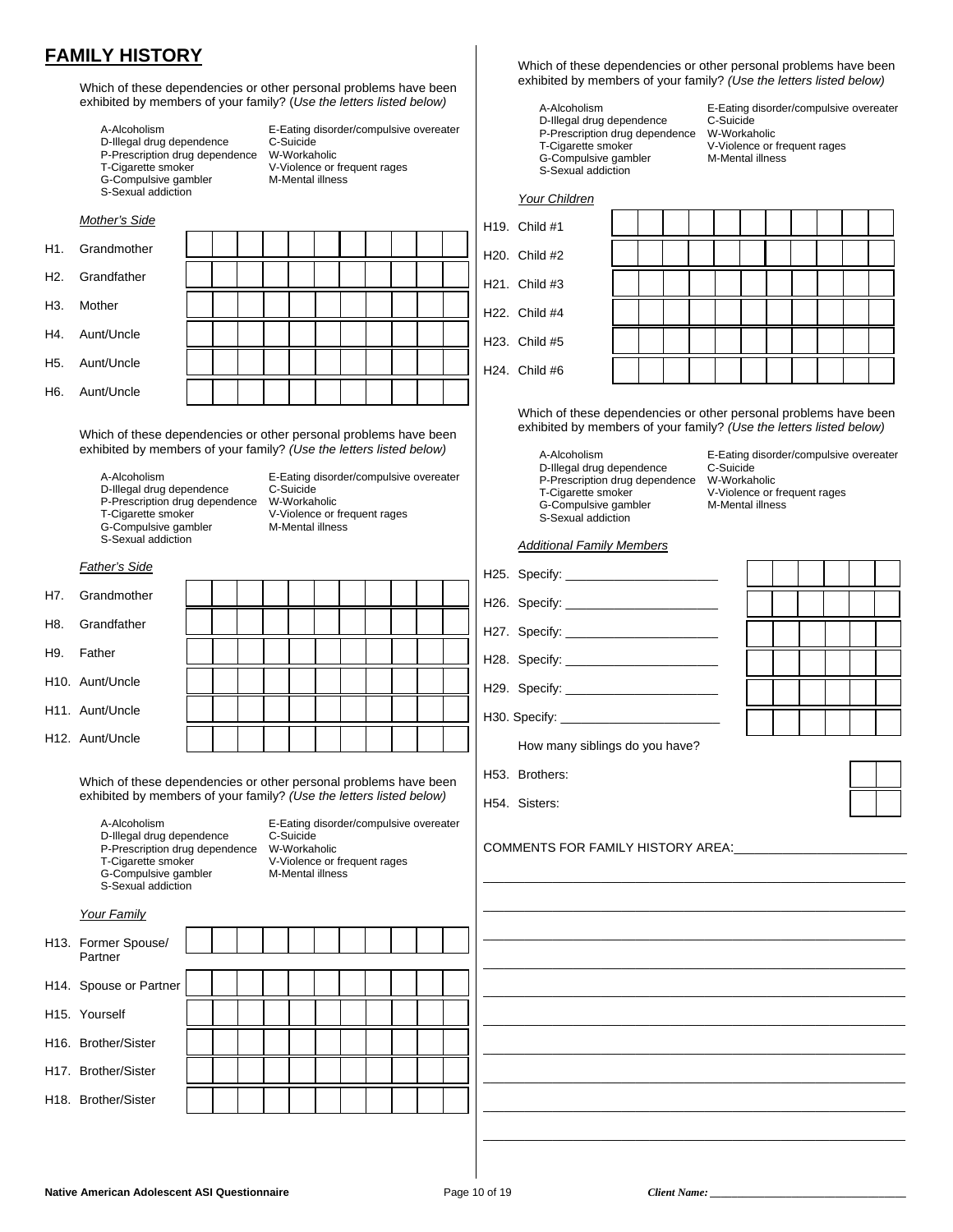|     | <b>FAMILY/SOCIAL RELATIONSHIPS</b>                                                                                                                                          |               | F54. Have you been given your Indian name?                                |  |
|-----|-----------------------------------------------------------------------------------------------------------------------------------------------------------------------------|---------------|---------------------------------------------------------------------------|--|
| F1. | What Is your current living environment? :                                                                                                                                  |               |                                                                           |  |
|     | 1-Both parents<br>5-Private care facility<br>2-Single parent<br>6-Public care facility<br>3-Other relative<br>7-Independent living<br>4-Foster home<br>8-Parent/Step-parent |               |                                                                           |  |
|     | 9-Other                                                                                                                                                                     |               |                                                                           |  |
|     | Specify:                                                                                                                                                                    |               | F57. Were you raised on the reservation (Y/N)?                            |  |
| F2. | Has this living arrangement changed in the past year (Y/N)?                                                                                                                 |               | F58. Has this been a positive experience for you (Y/N)?                   |  |
| F3. | Are you satisfied with your current situation at home?                                                                                                                      |               |                                                                           |  |
|     | 0-No<br>1-Indifferent                                                                                                                                                       |               | F59. Did you or a family member attend a boarding school (Y/N)?           |  |
|     | 2-Yes                                                                                                                                                                       |               | F60. Was this a positive experience for you (Y/N)?                        |  |
| F4. | Have you ever run away from home (Y/N)?                                                                                                                                     |               |                                                                           |  |
| F5. | Have you ever lived in any of the following situations?                                                                                                                     |               | Do you live with anyone who:                                              |  |
|     | Y-Yes<br>X-Not applicable<br>N-No<br>Z-Not answered                                                                                                                         | F7.           | Has a current alcohol problem (Y/N)?                                      |  |
|     | 1. Two-parent household                                                                                                                                                     | F8.           | Uses non-prescribed drugs (Y/N)?                                          |  |
|     | 2. Single-parent household                                                                                                                                                  |               |                                                                           |  |
|     | 3. Extended family                                                                                                                                                          | F9.           | With whom do you spend most of your free time?                            |  |
|     | 4. Other family, not parents                                                                                                                                                |               | 1-Family<br>2-Friends                                                     |  |
|     | 5. Guardians, not related                                                                                                                                                   |               | 3-Alone                                                                   |  |
|     | 6. Residential schools                                                                                                                                                      |               | F10. Are you satisfied spending your free time this way?                  |  |
|     | 7. Foster parents                                                                                                                                                           |               | 0-No<br>1-Indifferent                                                     |  |
|     | 8. Orphanage                                                                                                                                                                |               | 3-Yes                                                                     |  |
|     | 9. Medical/Psychiatric institutions                                                                                                                                         |               | F11. Have you ever been a member of a gang (Y/N)?                         |  |
|     | 10. Correctional facility                                                                                                                                                   |               | Are you currently a member (Y/N)?                                         |  |
|     | 11. Unsupervised minor                                                                                                                                                      |               | F12. How many days in the past 30 did you participate in sports?          |  |
|     | Please explain circumstances (when, where and why):                                                                                                                         |               |                                                                           |  |
|     |                                                                                                                                                                             |               | F13. How many days in the past 30 did you exercise?                       |  |
| F6. | Have you ever experienced stressful situations at home,                                                                                                                     |               | F14. Do you have a member of the family<br>an alcohol/drug problem (Y/N)? |  |
|     | such as family members:                                                                                                                                                     |               | Do you worry about their use (Y/N)?                                       |  |
|     | 1-Hospitalized with a serious illness (physical or mental)<br>2-Died                                                                                                        |               | Do you feel like you are the reason for their use (Y/N)?                  |  |
|     | 3-Severely handicapped<br>4-Incarcerated (jail)                                                                                                                             |               | Do you hate them when they are using (Y/N)?                               |  |
|     | 5-None<br>6-Other                                                                                                                                                           |               | Do you feel guilty for hating them (Y/N)?                                 |  |
|     |                                                                                                                                                                             |               | Do you feel respected when they use (Y/N)?                                |  |
|     | F51. What do you consider to be your first language?                                                                                                                        |               | Do you talk to people about their use in the house (Y/N)?                 |  |
|     |                                                                                                                                                                             |               | Do you feel embarrassed by their use (Y/N)?                               |  |
|     | F52. Do you speak and understand your native language (Y/N)?                                                                                                                |               | Do you like their drug using friends (Y/N)?                               |  |
|     | Understand:                                                                                                                                                                 |               | Have you ever heard your parent(s) promise to quit (Y/N)?                 |  |
|     | Speak:                                                                                                                                                                      |               | Have you lied to others about their use (Y/N)?                            |  |
|     | F53. What languages are spoken at home? ___________                                                                                                                         |               | Have you talked to them about trying to quit their use (Y/N)?             |  |
|     | Native American Adolescent ASI Questionnaire                                                                                                                                | Page 11 of 19 |                                                                           |  |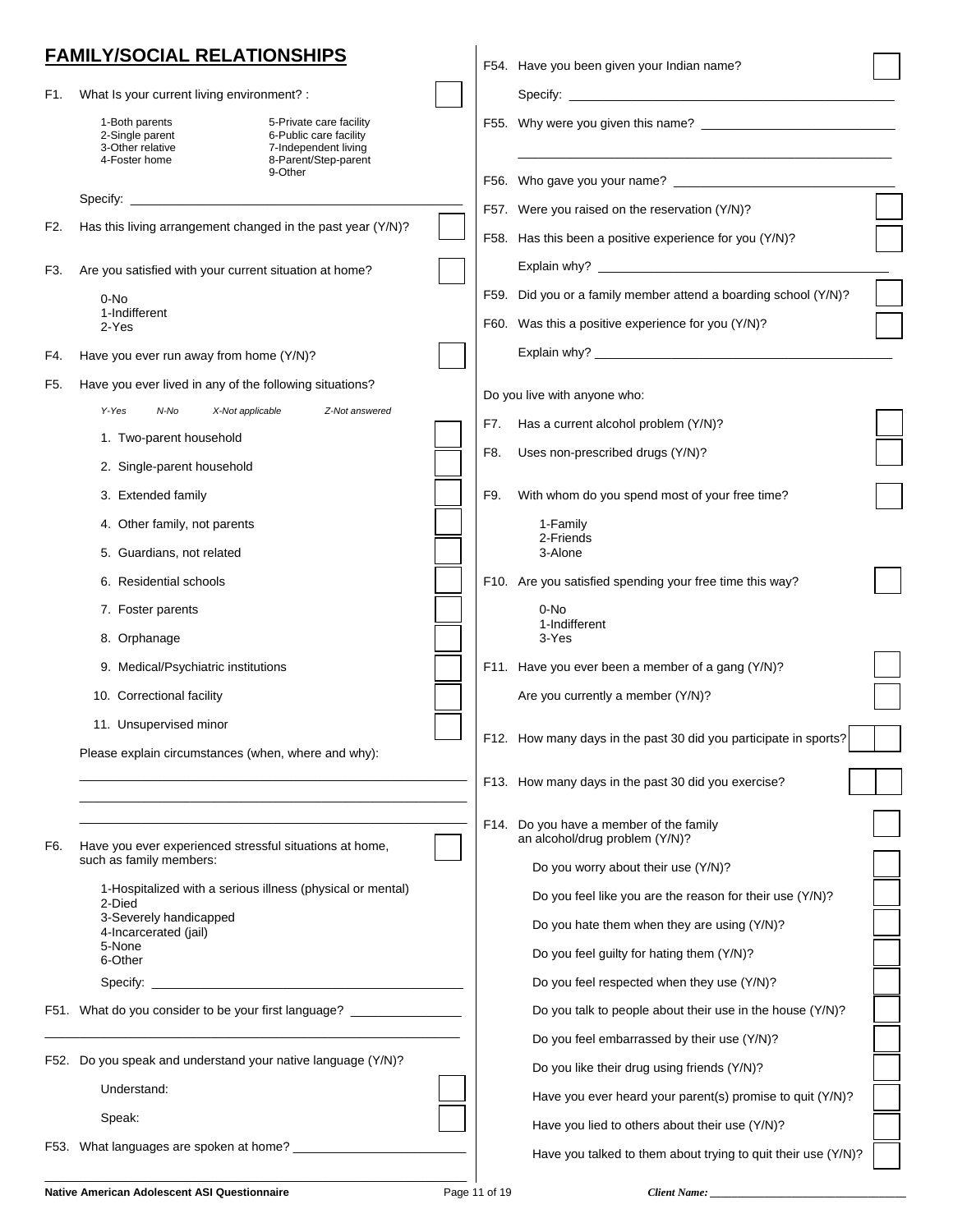|                                                                                                                   | COMMENTS FOR FAMILY/SOCIAL RELATIONSHIPS AREA: |
|-------------------------------------------------------------------------------------------------------------------|------------------------------------------------|
| Do you sometimes avoid being home when they use (Y/N)?                                                            |                                                |
| Do you secretly wish you could make them stop using (Y/N)?                                                        |                                                |
| Do you care if they use (Y/N)?                                                                                    |                                                |
| F15. How many close friends do you have?                                                                          |                                                |
| F16. How many of these friends use alcohol or drugs?                                                              |                                                |
| F17. Who do you feel is important to be involved in your counseling?                                              |                                                |
|                                                                                                                   |                                                |
|                                                                                                                   |                                                |
|                                                                                                                   |                                                |
| F18. (Optional) Sexual preference:                                                                                |                                                |
| 1-Males<br>4-None                                                                                                 |                                                |
| 2-Females<br>5-Other<br>3-Both                                                                                    |                                                |
| F19. (Optional) How long have you had this preference? Years                                                      |                                                |
| Months                                                                                                            |                                                |
|                                                                                                                   |                                                |
| F20. (Optional) Are you satisfied with this sexual preference (1-3)                                               |                                                |
| $1-NO$<br>2-Indifferent                                                                                           |                                                |
| 3-Yes                                                                                                             |                                                |
| F21. Do you currently have a boyfriend or girlfriend (Y/N)                                                        |                                                |
| How long have you been in this relationship?<br>Years                                                             |                                                |
| Months                                                                                                            |                                                |
| F22. Have you ever had sex with another person (Y/N)?                                                             |                                                |
|                                                                                                                   |                                                |
| In the past year, how many partners have you had?                                                                 |                                                |
| Do you practice any methods that will protect you from                                                            |                                                |
| sexually transmitted disease, or getting someone<br>pregnant or yourself pregnant (Y/N)?                          |                                                |
| Have you ever contracted a sexually transmitted disease,                                                          |                                                |
| become pregnant or gotten someone pregnant? (Y/N)?                                                                |                                                |
| Describe your past consequences: _________________                                                                |                                                |
|                                                                                                                   |                                                |
|                                                                                                                   |                                                |
|                                                                                                                   |                                                |
| F23. Would you say you have had close, reciprocal relationships with any<br>of the following people in your life? |                                                |
| Y-Yes<br>N-No<br>X-Not applicable<br>Z-Not answered                                                               |                                                |
| Mother                                                                                                            |                                                |
| Father                                                                                                            |                                                |
| <b>Brothers/Sisters</b>                                                                                           |                                                |
|                                                                                                                   |                                                |
| Sexual Partner/Spouse                                                                                             |                                                |
| Children                                                                                                          |                                                |
| Friends                                                                                                           |                                                |
|                                                                                                                   |                                                |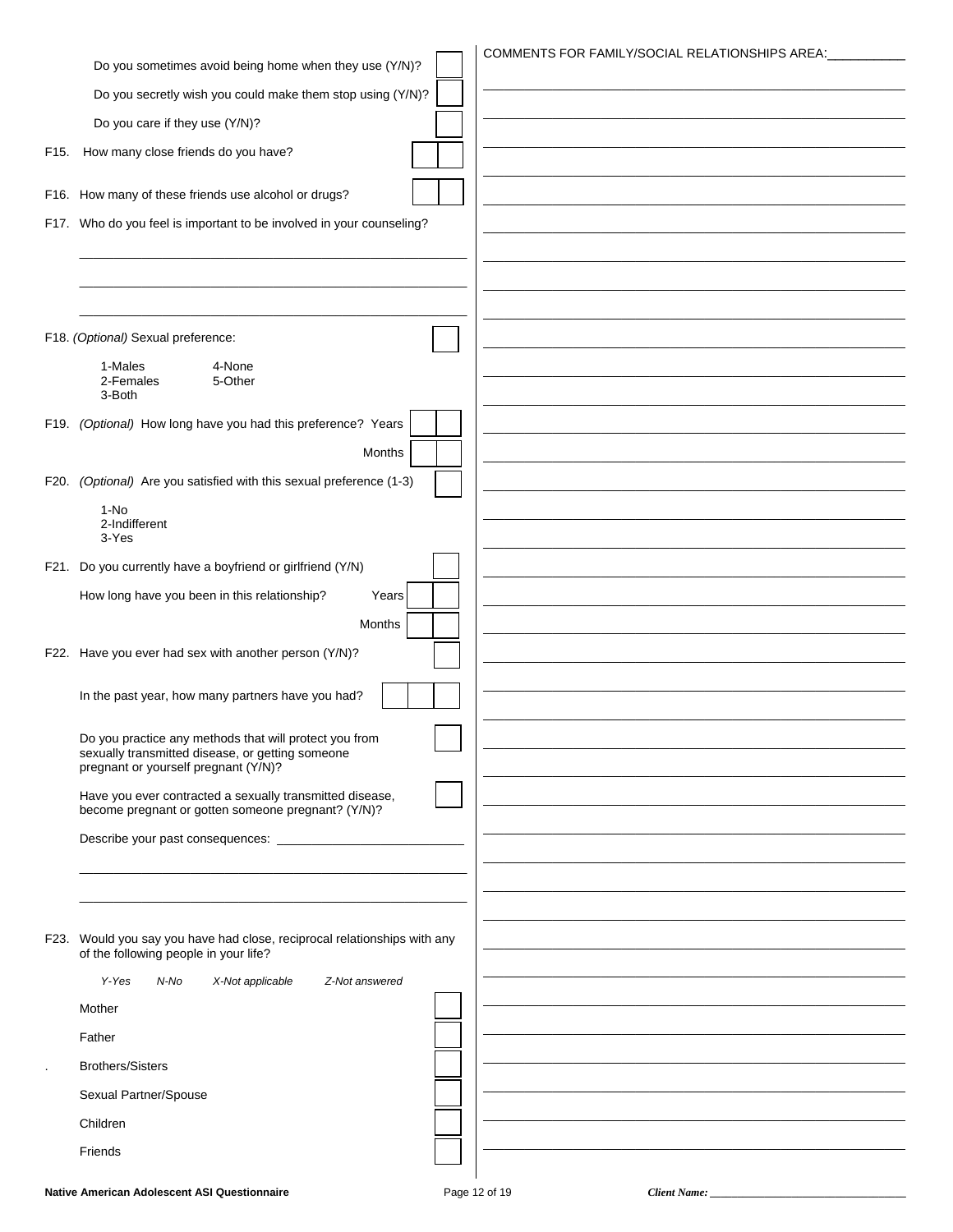#### F24. Have you had significant periods in which you have experienced serious problems getting along with:

| Y-Yes                                                                                                         | N-No | X-Not applicable                                                              | Z-Not answered  |                                                                    |               |                                               | <b>INTERVIEWER ONLY</b>                                                |  |
|---------------------------------------------------------------------------------------------------------------|------|-------------------------------------------------------------------------------|-----------------|--------------------------------------------------------------------|---------------|-----------------------------------------------|------------------------------------------------------------------------|--|
|                                                                                                               |      |                                                                               |                 | Has Alcohol                                                        |               |                                               | <b>INTERVIEWER SEVERITY RATING</b>                                     |  |
|                                                                                                               |      | Past 30<br>Days                                                               | In Your<br>Life | or Drugs<br>Affected This<br>Relationship                          |               | counseling (0-9)?                             | F31. How would you rate the patient's need for family and/or social    |  |
| Mother                                                                                                        |      |                                                                               |                 |                                                                    |               |                                               | <b>CONFIDENCE RATINGS</b>                                              |  |
| Father                                                                                                        |      |                                                                               |                 |                                                                    |               |                                               |                                                                        |  |
| <b>Brothers/Sisters</b>                                                                                       |      |                                                                               |                 |                                                                    |               | by:                                           | Is the Family/Social Relationships information significantly distorted |  |
| Sexual Partner/Spouse                                                                                         |      |                                                                               |                 |                                                                    |               | F32. Patient's misrepresentation (Y/N)?       |                                                                        |  |
| Children                                                                                                      |      |                                                                               |                 |                                                                    |               | F33. Patient's inability to understand (Y/N)? |                                                                        |  |
| *Other family member                                                                                          |      |                                                                               |                 |                                                                    |               |                                               |                                                                        |  |
| Close friends                                                                                                 |      |                                                                               |                 |                                                                    |               |                                               | COMMENTS FOR FAMILY/SOCIAL RELATIONSHIPS AREA:                         |  |
| Neighbors                                                                                                     |      |                                                                               |                 |                                                                    |               |                                               |                                                                        |  |
| Co-workers                                                                                                    |      |                                                                               |                 |                                                                    |               |                                               |                                                                        |  |
| Employer                                                                                                      |      |                                                                               |                 |                                                                    |               |                                               |                                                                        |  |
| Teachers                                                                                                      |      |                                                                               |                 |                                                                    |               |                                               |                                                                        |  |
|                                                                                                               |      |                                                                               |                 |                                                                    |               |                                               |                                                                        |  |
| Did any of these people abuse you:                                                                            |      |                                                                               |                 |                                                                    |               |                                               |                                                                        |  |
| 00-None<br>18-Mother<br>19-Father<br>20-Brother/Sister<br>21-Sexual partner<br>22-Children<br>23-Other family |      | 24-Close friends<br>25-Neighbors<br>26-Co-Workers<br>27-Teachers<br>28-Clergy |                 | 29-Yes, but does not know who or<br>chooses not to identify person |               |                                               |                                                                        |  |
| F25. Emotionally (make you feel bad<br>through harsh words)?                                                  |      |                                                                               | Past 30 days    | In Your Life                                                       |               |                                               |                                                                        |  |
|                                                                                                               |      | F26. Physically (cause you physical harm)?                                    |                 |                                                                    |               |                                               |                                                                        |  |
| F27. Sexually (force sexual advances or<br>sexual acts)?                                                      |      |                                                                               |                 |                                                                    |               |                                               |                                                                        |  |
|                                                                                                               |      | F28. How many days in the past 30 have you had serious conflicts:             |                 |                                                                    |               |                                               |                                                                        |  |
| With your family?                                                                                             |      |                                                                               |                 |                                                                    |               |                                               |                                                                        |  |
| With other people (excluding family)?                                                                         |      |                                                                               |                 |                                                                    |               |                                               |                                                                        |  |
| QUESTIONS:                                                                                                    |      | ASK THE CLIENT TO USE THIS SCALE TO RATE THE NEXT TWO                         |                 |                                                                    |               |                                               |                                                                        |  |
| 0-NOT AT ALL<br>1-SLIGHTLY<br>2-MODERATELY                                                                    |      | 4-EXTREMELY                                                                   | 3-CONSIDERABLY  |                                                                    |               |                                               |                                                                        |  |
| these:                                                                                                        |      | F29. How troubled or bothered have you been in the past 30 days by            |                 |                                                                    |               |                                               |                                                                        |  |
| Family problems?                                                                                              |      |                                                                               |                 |                                                                    |               |                                               |                                                                        |  |
| Social problems?                                                                                              |      |                                                                               |                 |                                                                    |               |                                               |                                                                        |  |
|                                                                                                               |      | F30. How important to you now is treatment or counseling for these:           |                 |                                                                    |               |                                               |                                                                        |  |
| Family problems?                                                                                              |      |                                                                               |                 |                                                                    |               |                                               |                                                                        |  |
| Social problems?                                                                                              |      |                                                                               |                 |                                                                    |               |                                               |                                                                        |  |
|                                                                                                               |      | <b>Native American Adolescent ASI Questionnaire</b>                           |                 |                                                                    | Page 13 of 19 |                                               | Client Name:                                                           |  |

 $\overline{\phantom{a}}$ 

*THE QUESTIONS BELOW ARE TO BE ANSWERED BY THE*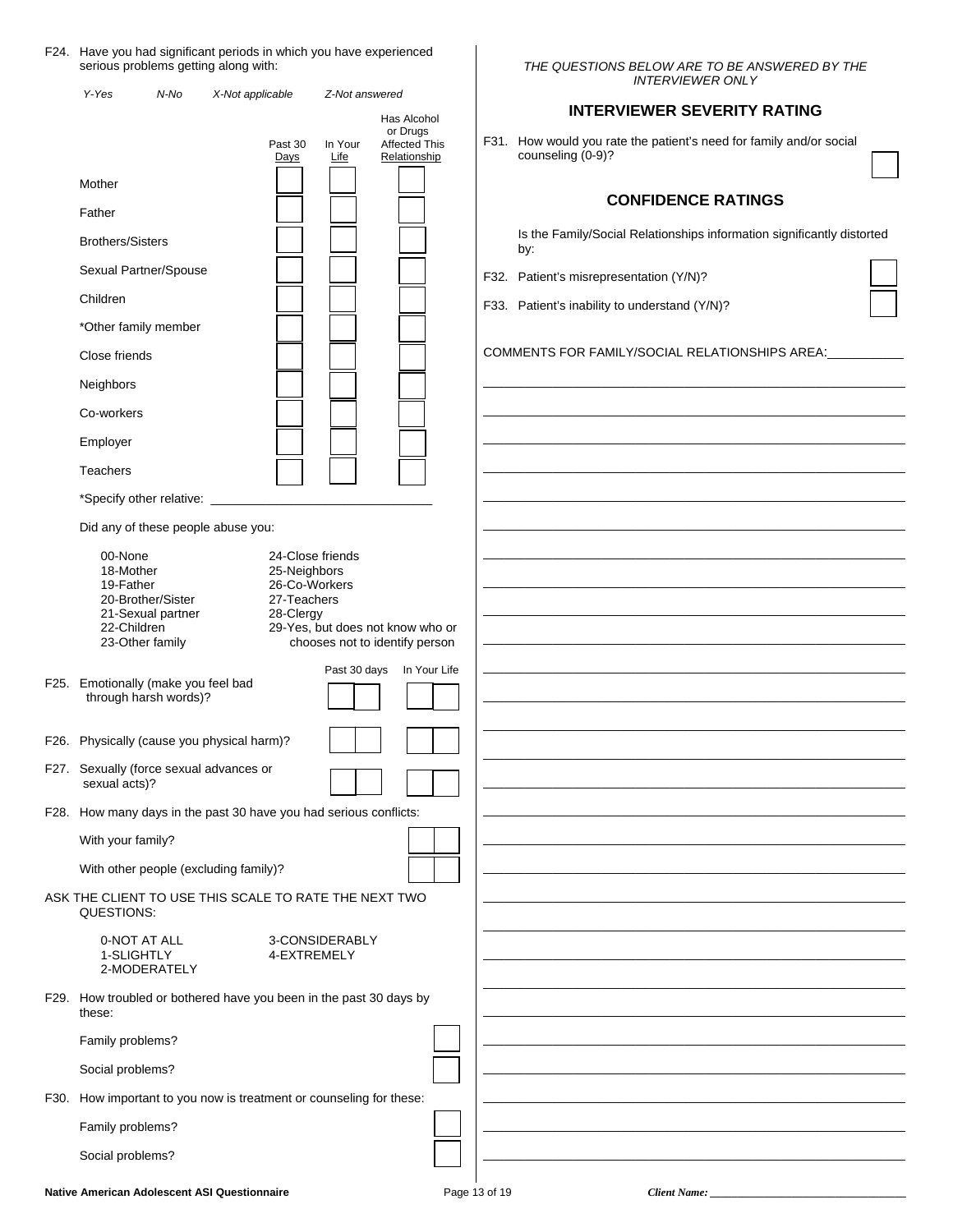|      | <b>PSYCHIATRIC STATUS</b>                                                                                                    | P18. Having trouble comprehending, concentrating,<br>remembering?                            |  |
|------|------------------------------------------------------------------------------------------------------------------------------|----------------------------------------------------------------------------------------------|--|
| P1.  | How many times have you been treated for any psychological or<br>emotional problems:                                         | P19. Having suicidal thoughts?                                                               |  |
|      | In a hospital or inpatient setting?                                                                                          | <b>INTERVIEWER SEVERITY RATING</b>                                                           |  |
|      | As an outpatient or private patient?                                                                                         | P20. How would you rate the patient's need for<br>psychiatric/psychological treatment (0-9)? |  |
|      | P1a. Age when first treated for psychiatric or emotional problems:                                                           | <b>CONFIDENCE RATINGS</b>                                                                    |  |
| P2.  | Do you receive financial compensation for a psychiatric or<br>emotional disability (include pension, SSI, SSDI, etc.) (Y/N)? | Is the Psychiatric Status information significantly distorted by:                            |  |
|      | Have you had a significant period (that was not a direct result of drug                                                      | P21. Patient's misrepresentation (Y/N)?                                                      |  |
|      | or alcohol use) in which you have:<br>Y-Yes N-No X-Not applicable Z-Not answered<br>Past 30 Days<br>Lifetime                 | P22. Patient's inability to understand (Y/N)?                                                |  |
| P3.  | Experienced serious depression - sadness,<br>hopelessness, loss of interest, difficulty with<br>daily functioning?           | COMMENTS FOR PSYCHIATRIC AREA:                                                               |  |
| P4.  | Experienced serious anxiety/ tension - uptight,<br>unreasonably worried, inability to feel relaxed?                          |                                                                                              |  |
| P5.  | Experienced hallucinations - saw things or heard<br>voices that others did not see or hear?                                  |                                                                                              |  |
| P6.  | Experienced trouble understanding,<br>concentrating or remembering?                                                          |                                                                                              |  |
| P7.  | Experienced trouble controlling violent behavior<br>including episodes of rage or violence?                                  |                                                                                              |  |
| P8.  | Experienced serious thoughts of suicide?                                                                                     |                                                                                              |  |
| P 9. | Attempted suicide?                                                                                                           |                                                                                              |  |
|      | P10. Been prescribed medication for any<br>psychological/emotional problems?                                                 |                                                                                              |  |
|      | NOTE: For questions 7-9, include incidents that occurred when the person was under<br>the influence of substances.           |                                                                                              |  |
|      | P11. How many days in the past 30 have you experienced<br>these psychological or emotional problems?                         |                                                                                              |  |
|      | ASK THE CLIENT TO USE THIS SCALE TO RATE THE NEXT TWO<br>QUESTIONS:                                                          |                                                                                              |  |
|      | 0-NOT AT ALL<br>3-CONSIDERABLY<br>1-SLIGHTLY<br>4-EXTREMELY<br>2-MODERATELY                                                  |                                                                                              |  |
|      | P12. How much have you been troubled or bothered by<br>these psychological or emotional problems in the past 30 days?        |                                                                                              |  |
|      | P13. How important to you now is treatment for these<br>psychological or emotional problems?                                 |                                                                                              |  |
|      | THE QUESTIONS BELOW ARE TO BE ANSWERED<br>BY THE INTERVIEWER ONLY                                                            |                                                                                              |  |
|      | At the time of the interview, is the patient (Y/N)?                                                                          |                                                                                              |  |
|      | P14. Obviously depressed/withdrawn?                                                                                          |                                                                                              |  |
| P15. | Obviously hostile?                                                                                                           |                                                                                              |  |
|      | P16. Obviously anxious/nervous?                                                                                              |                                                                                              |  |
|      | P17. Having trouble with reality testing, thought disorders,<br>paranoid thinking?                                           |                                                                                              |  |
|      |                                                                                                                              |                                                                                              |  |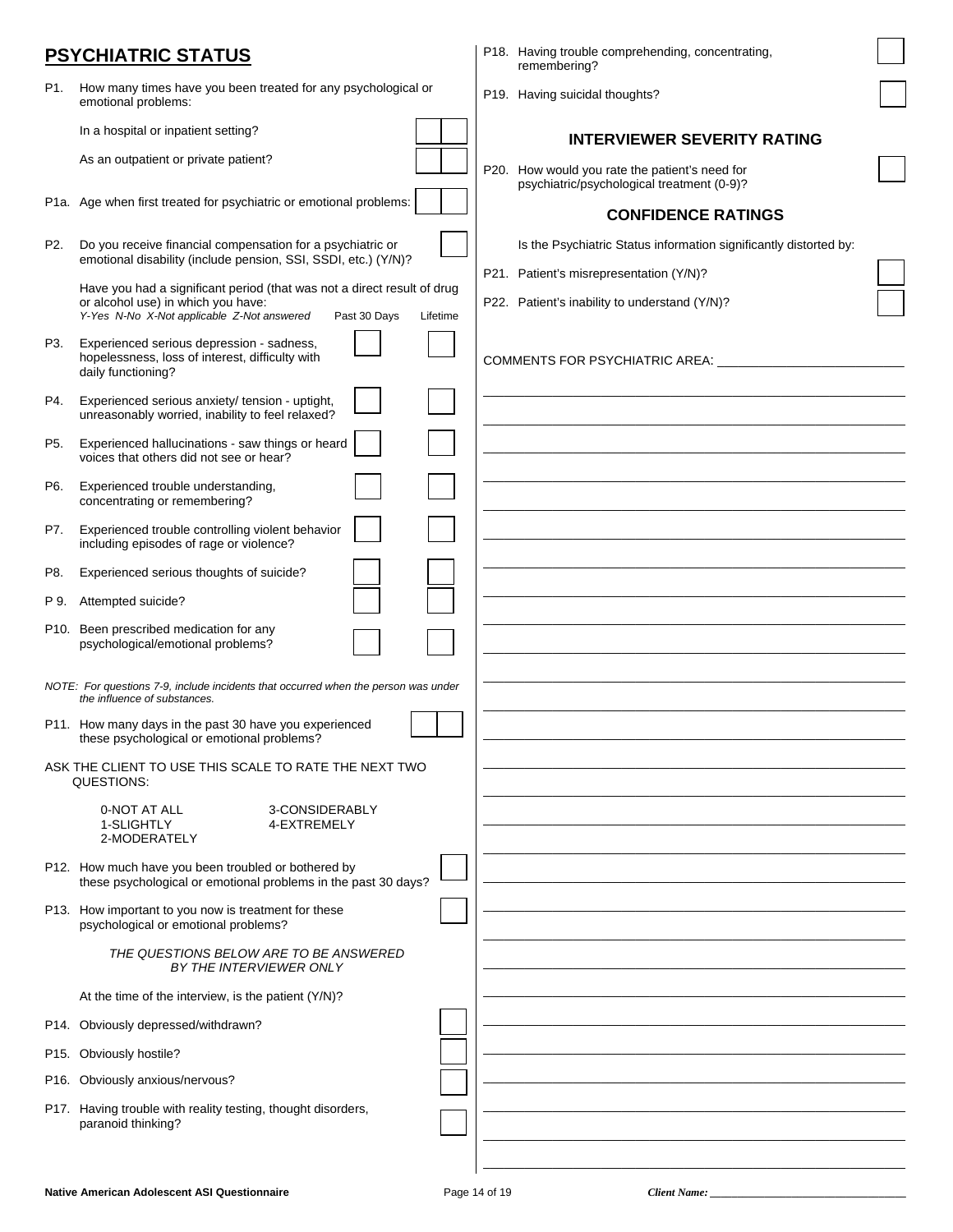### **SPIRITUALITY**

| S1. | Do you have a belief in the Creator (Y/N)?                                                                                                                                                       |                                                   |
|-----|--------------------------------------------------------------------------------------------------------------------------------------------------------------------------------------------------|---------------------------------------------------|
| S2. | What is your relationship with your Creator now? ________                                                                                                                                        |                                                   |
|     |                                                                                                                                                                                                  |                                                   |
| S3. | Have you been given any spiritual teachings (Y/N)?                                                                                                                                               |                                                   |
|     |                                                                                                                                                                                                  |                                                   |
| S4. | How have these influenced your life in the past and today?                                                                                                                                       |                                                   |
|     |                                                                                                                                                                                                  |                                                   |
|     |                                                                                                                                                                                                  |                                                   |
| S5. | Do you attend:                                                                                                                                                                                   |                                                   |
|     | Church (Y/N)?                                                                                                                                                                                    |                                                   |
|     | Traditional ceremonies (Y/N)?                                                                                                                                                                    |                                                   |
| S6. | When was the last time you attended? _______________                                                                                                                                             |                                                   |
| S7. | Do you participate in any of the following:                                                                                                                                                      |                                                   |
|     | Sweatlodge Ceremony (Y/N)?                                                                                                                                                                       |                                                   |
|     |                                                                                                                                                                                                  |                                                   |
|     | Pipe Ceremony (Y/N)?                                                                                                                                                                             |                                                   |
|     | Talking Circle (Y/N)?                                                                                                                                                                            |                                                   |
|     | Mentoring (Y/N)?                                                                                                                                                                                 |                                                   |
|     | Other (Y/N)?                                                                                                                                                                                     |                                                   |
|     |                                                                                                                                                                                                  |                                                   |
| S8. |                                                                                                                                                                                                  |                                                   |
|     |                                                                                                                                                                                                  |                                                   |
| S9. | Whom do you seek out for help?                                                                                                                                                                   |                                                   |
|     | Medicine People (Y/N)?                                                                                                                                                                           |                                                   |
|     | Traditional Practitioners (Y/N)?                                                                                                                                                                 |                                                   |
|     | S10. Are you comfortable with your spirituality and beliefs (Y/N)?                                                                                                                               |                                                   |
|     | S11. How has the use of alcohol and/or drugs affected any of these                                                                                                                               | COMMENTS FOR JCAHO SUPPLEMENT: __________________ |
|     |                                                                                                                                                                                                  |                                                   |
|     |                                                                                                                                                                                                  |                                                   |
|     | <b>JCAHO SUPPLEMENT</b>                                                                                                                                                                          |                                                   |
|     | In the space below, indicate how you spent your time prior to entering<br>treatment with us. Answer "yes" to those time periods when you<br>usually drank or got high (50% of the time or more). |                                                   |
|     | A Typical Work Day                                                                                                                                                                               |                                                   |
|     | Y-Yes<br>X-Not applicable<br>N-No<br>Z-Not answered<br>6-8 AM                                                                                                                                    |                                                   |
|     | <u> 1989 - Johann John Stone, mars et al. 1989 - John Stone, mars et al. 1989 - John Stone, mars et al. 1989 - John Stone</u>                                                                    |                                                   |
|     | 8-10 AM<br>the control of the control of the control of the control of the control of                                                                                                            |                                                   |
|     |                                                                                                                                                                                                  |                                                   |
|     | 12-2 PM<br><u> 1989 - Johann John Harry Harry Harry Harry Harry Harry Harry Harry Harry Harry Harry Harry Harry Harry Harry</u>                                                                  |                                                   |
|     | 2-4 PM                                                                                                                                                                                           |                                                   |

 $\overline{1}$ 

|  | Native American Adolescent ASI Questionnaire |
|--|----------------------------------------------|
|  |                                              |

4-6 PM 6-8 PM

Client Name: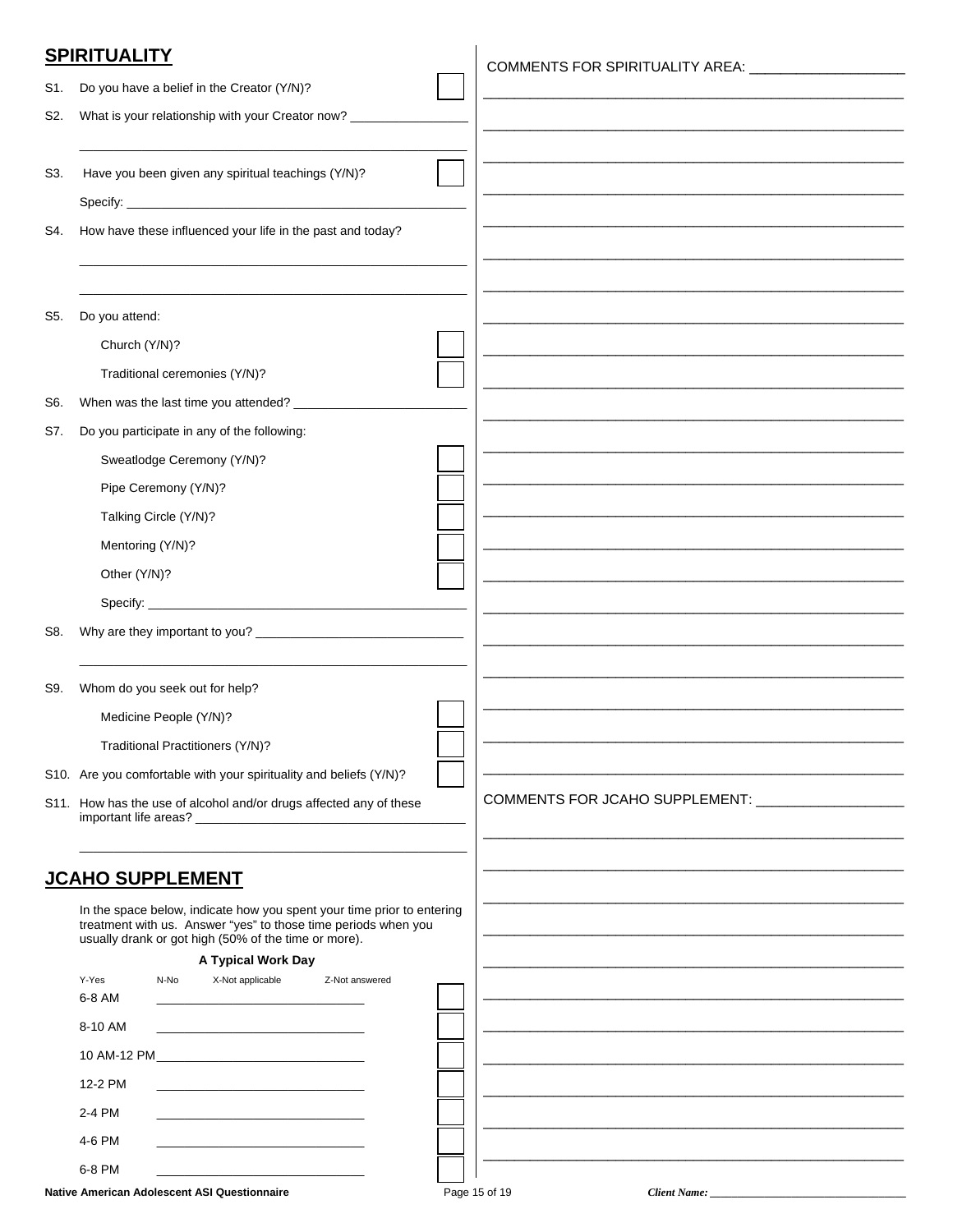| 8-10 PM     |                                                                                 |  |
|-------------|---------------------------------------------------------------------------------|--|
| 10 PM-12 AM | the contract of the contract of the contract of the contract of the contract of |  |
| 12-2 AM     |                                                                                 |  |
| 2-4 AM      |                                                                                 |  |
| 4-6 AM      |                                                                                 |  |

 *Document regular events such as waking, meals and sleeping. Note if there is no fixed schedule.*

 In the space below, indicate how you spent your time prior to entering treatment with us. Answer "yes" to those time periods when you usually drank or got high (50% of the time or more).

#### **A Typical Day Off**

| Y-Yes   | N-No X-Not applicable Z-Not answered                                                                                                                                                                                          |  |
|---------|-------------------------------------------------------------------------------------------------------------------------------------------------------------------------------------------------------------------------------|--|
| 6-8 AM  | <u> 1989 - Johann John Stein, markin fan it ferstjer fan it ferstjer fan it ferstjer fan it ferstjer fan it fers</u>                                                                                                          |  |
| 8-10 AM | the control of the control of the control of the control of the control of the control of                                                                                                                                     |  |
|         |                                                                                                                                                                                                                               |  |
| 12-2 PM | the control of the control of the control of the control of the control of the control of                                                                                                                                     |  |
| 2-4 PM  |                                                                                                                                                                                                                               |  |
| 4-6 PM  |                                                                                                                                                                                                                               |  |
| 6-8 PM  | the control of the control of the control of the control of the control of the control of the control of the control of the control of the control of the control of the control of the control of the control of the control |  |
| 8-10 PM | the control of the control of the control of the control of the control of the control of                                                                                                                                     |  |
|         |                                                                                                                                                                                                                               |  |
| 12-2 AM |                                                                                                                                                                                                                               |  |
| 2-4 AM  | <u> 1989 - Jan Barnett, fransk politik (d. 1989)</u>                                                                                                                                                                          |  |
| 4-6 AM  |                                                                                                                                                                                                                               |  |

*Document regular events such as waking, meals and sleeping. Note if there is no fixed schedule.* 

**Free Time:** Read through the entire list of activities and select at least five things that you like to do.

Listen to music Go out to dinner Yoga Community work<br>Crafts Crafts Crafts Crafts **Artwork** Bird watch Cook<br>Go sailing Cook<br>Photo **Knit** Golf Needlepoint Play tennis Carpentry/furniture making Meditate<br>Return to school Morsebad Exercise Read<br>
Hike in the woods Chess Hike in the woods Play with my kids **Pinball** Target shooting **Racquetball** Travel (foreign) Go camping Martial arts (karate, etc) Travel Volunteer work Go to a museum<br>
Go to the movies<br>
Go to the movies<br>
Go to the movies Go to the movies and the movies of the Making control of the Making China China China China China China China China China China China China China China China China China China China China China China China China China Chin Go fishing Go to theater productions<br>
Learn magic tricks
Hearn magic tricks
Hearn magic tricks
Hearn magic tricks
Hearn magic tricks
Learn magic tricks
Hearn magic tricks
Hearn magic tricks
Hearn magic tricks
Hearn magic tricks
Hearn Play basketball Go to arcades **Dance** 

Swim **Religious activities** Photography Horseback riding Play a musical instrument<br>Aerobics Archery

**Values:** From the list below, select the five items that are most important to you.

Personal freedom God Being sober Cars Sex life **Looking good** Intelligence **Being right**<br>
Wisdom **Being right**<br>
Misdom **Being Reserves** Approval from others Peace of mind<br>
Happiness<br>
Happiness Happiness Spouse Father<br>Being a parent Father Father Being content Being a parent<br>Wealth Being safe Health **Being loving** Being loved

**Relapse Triggers Inventory:** What types of situations make you want to drink or use drugs? (Check box)

#### **Work/School Situations**

| Around people who drink/use                                                                                     |  |
|-----------------------------------------------------------------------------------------------------------------|--|
| After taking a test                                                                                             |  |
| Workers invite me to drink/use                                                                                  |  |
| I just got paid; I've got money                                                                                 |  |
| I'm away from my supervisor                                                                                     |  |
| Hassle with a boss or coworker                                                                                  |  |
| After working hard                                                                                              |  |
| Peers invite me to drink/use                                                                                    |  |
| Away from school or teachers                                                                                    |  |
| Hassle with a friend or peer                                                                                    |  |
| <b>Relapse Triggers Inventory:</b> What types of situations make you want<br>to drink or use drugs? (check box) |  |

### **Family Situations**

| After I have a problem with a family member |
|---------------------------------------------|
| I drink/use with certain family members     |
| Just thinking about my family upsets me     |

When someone in my house drinks/uses

Family events include drinking/drug use

**Relapse Triggers Inventory:** What types of situations make you want to drink or use drugs? (check box)

#### **Social Situations**

 Being at parties where people are drinking/using Weekend/end of work week Free time Special occasions (weddings, etc.) Dancing Someone I date drinks/uses drugs I used to go to bars to socialize I play sports with people who drink/use Almost all my friends drink or use drugs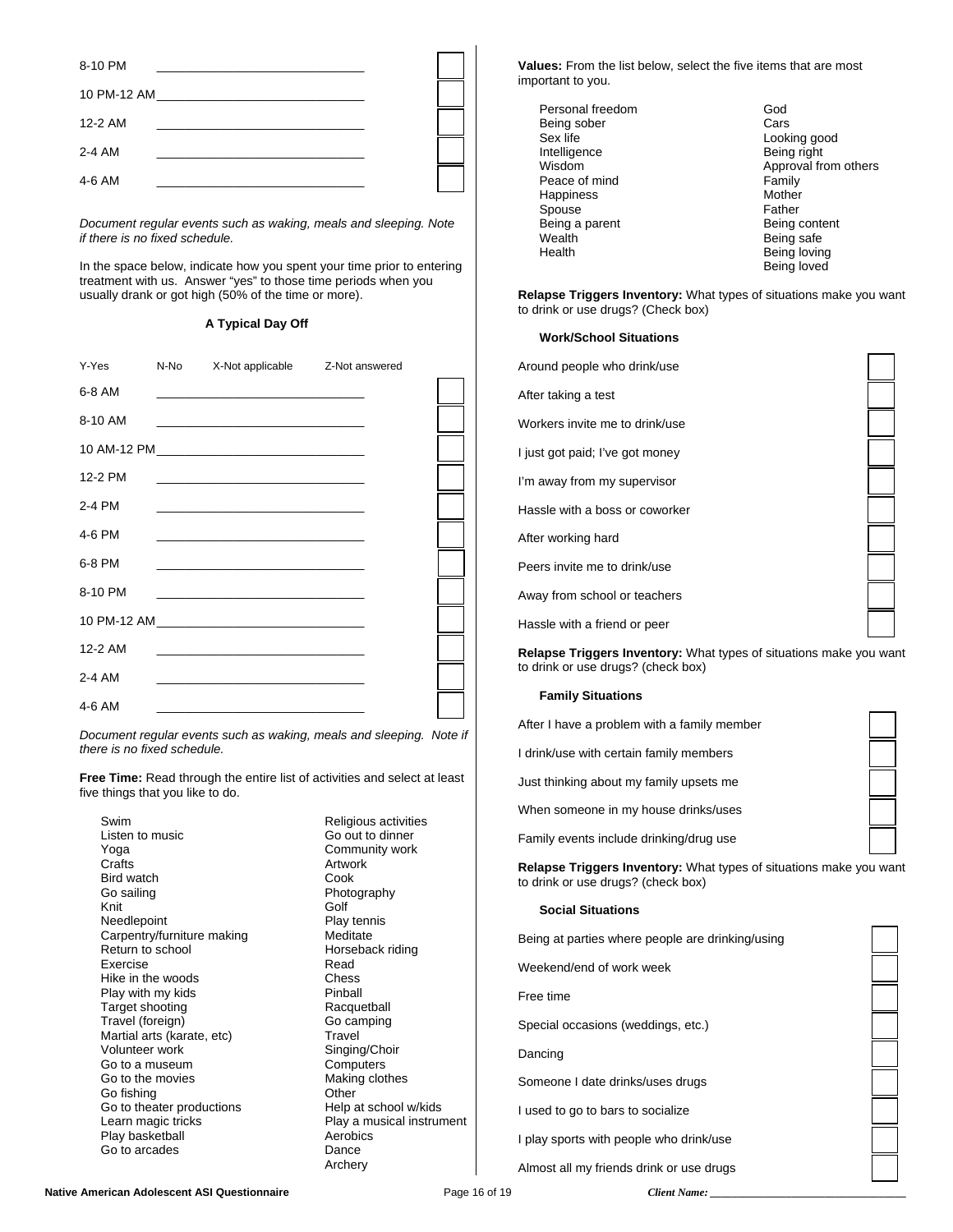| Being in any group situation is upsetting   |                                                               | Relapse Triggers Inventory: What types of situations make you<br>want to drink or use drugs? (check box) |  |
|---------------------------------------------|---------------------------------------------------------------|----------------------------------------------------------------------------------------------------------|--|
| Any kind of gambling                        |                                                               | <b>Romantic/Sexual Settings</b>                                                                          |  |
| I get uptight whenever I go out of my house |                                                               | Trying to find a lover/romantic partner                                                                  |  |
| Being alone bothers me                      |                                                               | Thinking about sex/sexual fantasy                                                                        |  |
|                                             |                                                               | Any kind of sexual activity                                                                              |  |
| want to drink or use drugs? (check one)     | Relapse Triggers Inventory: What types of situations make you | Having certain kinds of sex                                                                              |  |
| <b>Moods, Mental and Physical State</b>     |                                                               | Having sex with a prostitute                                                                             |  |
| Lonely                                      | <b>Bored</b>                                                  | Being in a new relationship                                                                              |  |
| Cannot sleep                                | Angry                                                         | Being rejected                                                                                           |  |
| Guilt                                       | Hunger                                                        | Asking for a date                                                                                        |  |
| Uptight                                     | Envious or jealous                                            |                                                                                                          |  |
| Worried                                     | Self-pity                                                     | Time Begun:                                                                                              |  |
| Depressed                                   | Fear                                                          | Time End:                                                                                                |  |
| Sexually turned on                          | Feeling powerful                                              |                                                                                                          |  |
| Having a success                            | Good news                                                     | ADDITIONAL COMMENTS FOR JCAHO SUPPLEMENT: __________                                                     |  |
| Winning                                     | Loss of loved one                                             |                                                                                                          |  |
| Tired                                       | Drug/drinking dreams                                          |                                                                                                          |  |
| want to drink or use drugs? (check one)     | Relapse Triggers Inventory: What types of situations make you |                                                                                                          |  |
| People, Places and Things                   |                                                               |                                                                                                          |  |
| People I've gotten high with in the past    |                                                               |                                                                                                          |  |
| Seeing things that look like drugs          |                                                               |                                                                                                          |  |
| News reports about drugs                    |                                                               |                                                                                                          |  |
| Watching certain TV programs                |                                                               |                                                                                                          |  |
| Playing musical instruments                 |                                                               |                                                                                                          |  |
| Eating at restaurants                       |                                                               |                                                                                                          |  |
| Rock concerts                               |                                                               |                                                                                                          |  |
| Seeing drug-related things                  |                                                               |                                                                                                          |  |
| Seeing people drinking or using drugs       |                                                               |                                                                                                          |  |
| Seeing a place where I used to drink/use    |                                                               |                                                                                                          |  |
| Being in my car                             |                                                               |                                                                                                          |  |
| Driving through certain neighborhoods       |                                                               |                                                                                                          |  |
| Seeing a drug deal take place               |                                                               |                                                                                                          |  |
| Seeing or hearing a beer/alcohol ad         |                                                               |                                                                                                          |  |
| Listening to certain music                  |                                                               |                                                                                                          |  |
| Going to casinos                            |                                                               |                                                                                                          |  |
|                                             |                                                               |                                                                                                          |  |
|                                             |                                                               |                                                                                                          |  |
|                                             |                                                               |                                                                                                          |  |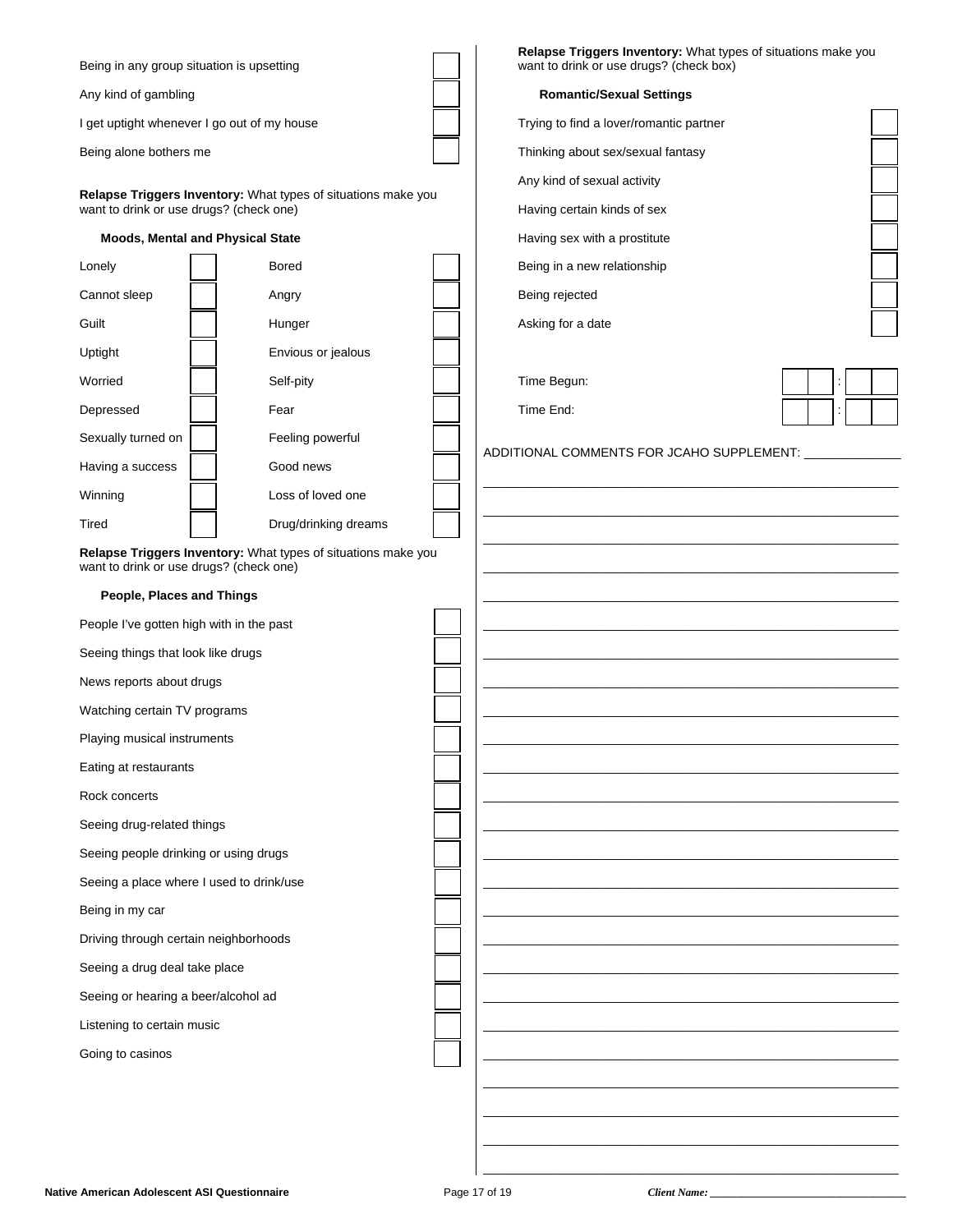### **INTERVIEWER'S ASSESSMENT**

# **DSM-IV**

|                              | AXIS I:                                                    |
|------------------------------|------------------------------------------------------------|
|                              |                                                            |
|                              |                                                            |
|                              | Description:                                               |
|                              |                                                            |
|                              |                                                            |
|                              |                                                            |
|                              |                                                            |
|                              | AXIS II:                                                   |
|                              |                                                            |
|                              |                                                            |
|                              | Description:                                               |
|                              |                                                            |
|                              |                                                            |
|                              |                                                            |
|                              | AXIS III:                                                  |
|                              |                                                            |
|                              |                                                            |
|                              | AXIS IV:                                                   |
|                              |                                                            |
|                              |                                                            |
| <b>DIAGNOSTIC IMPRESSION</b> | AXIS V:                                                    |
| SASSI-3:                     |                                                            |
| RAP?                         |                                                            |
| FVA?                         |                                                            |
| FVOD?                        |                                                            |
| SYM?                         | COMMENTS FOR DIAGNOSTIC IMPRESSION: ______________________ |
| OAT?                         |                                                            |
| SAT?                         |                                                            |
| DEF?                         |                                                            |
| SAM?                         |                                                            |
| FAM?                         |                                                            |
| COR?                         |                                                            |
|                              |                                                            |
|                              |                                                            |
|                              |                                                            |
|                              |                                                            |
|                              |                                                            |

Client Name: \_\_